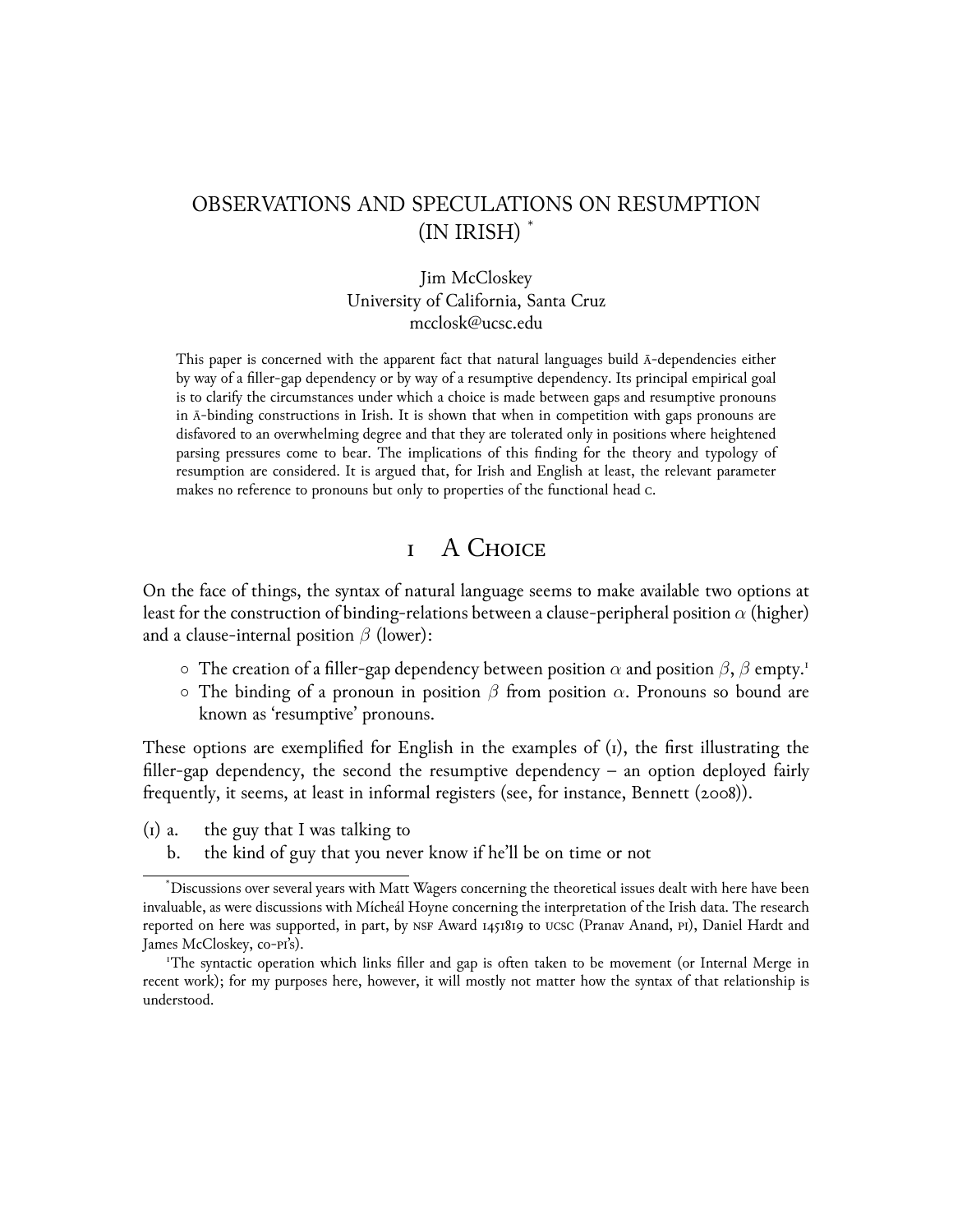Much of the discussion around this pair of options has drawn a distinction between two kinds of language – in one group, the grammar defines both options as well-formed (varieties of Arabic, Hebrew, Irish), while in the other only the filler-gap dependency is well-formed (this class includes English, German, and Greek on most accounts). On this view, (1b) is not a well-formed expression of English but is rather an instance of 'intrusive' resumption (Chao and Sells (1983)). On this view, the use of the resumptive pronoun in (1b) reflects the use of an extragrammatical 'last resort' mechanism under various sorts of performance pressures (for discussion, see Asudeh (2004, 2012), Alexopoulou (2006, 2010), Alexopoulou and Keller (2007), Heestand et al. (2009), Ackerman et al. (2014), Beltrama and Xiang (2016) among many others). For that reason, discussions of resumption often raise difficult and useful questions about the relation between formal grammars and the mechanisms of production.

Irish has been regarded as one of the exemplary members of the 'true resumption' club of languages. And it is indeed very clear why one might conclude that resumption is a grammatically licensed option in that language. Clauses which host filler-gap dependencies are introduced by the 'direct relative' complementizer, while those which host resumption dependencies are introduced by the 'indirect relative' complementizer. The ramifications of that choice in turn spread through the morphosyntactic system of the language – determining how verbs are inflected, what verb-stems are used when, what form is taken by certain functional elements (the copula, certain aspectual particles) and so forth (Duffield (1995: chap. 3), Mc-Closkey (2001), Oda (2012), Acquaviva (2014), Ostrove (2015, 2016)). Since the morphological alternations are determined by complementizer choice and since complementizer choice is in turn determined by the choice between a filler-gap dependency and a resumptive dependency, that option in turn, it seems, must be represented in the grammar of the language. Because the contrast between these two complementizers in Irish will be important for what follows, I will use 'c.w<sub>H</sub>' to gloss the complementizer which heads clauses which host filler-gap dependencies and 'c.pro' to gloss the complementizer which heads clauses into which a relation of resumptive binding reaches.

The availability of both options to speakers of Irish is vividly illustrated by the two examples in (2), which were used within minutes of one another by the same radio reporter to describe the same situation (an emergency at sea):

| (2) a. an bheirt a bhí siad ag iarraidh a shábháil   |                     |
|------------------------------------------------------|---------------------|
| the two c.wh be.past they prog try save-NONFIN       |                     |
| 'the two that they were trying to save'              | <b>RADIO REPORT</b> |
| b. an bheirt a raibh siad ag iarraidh iad a shábháil |                     |
| the two c.PRO be.PAST they PROG try them save-NONFIN |                     |
| 'the two that they were trying to save them'         | <b>RADIO REPORT</b> |
|                                                      |                     |

(2a) involves a filler-gap dependency; (2b) involves a resumptive dependency. In this case, the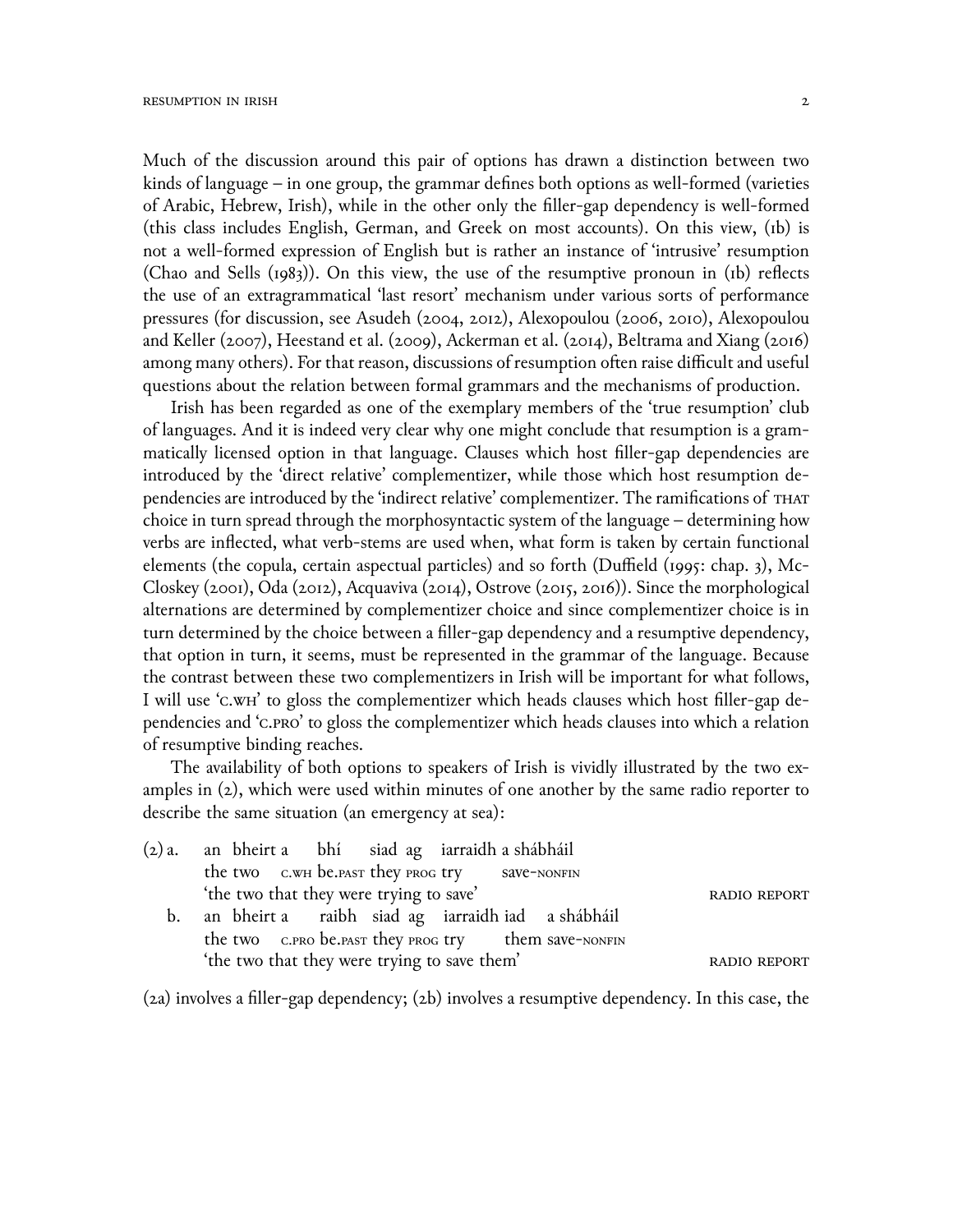difference between the two complementizers is reflected primarily in the different suppletive allomorphs triggered on the finite verb – the 'independent' form  $bh$  in (2a) triggered by c.w<sub>H</sub>, the 'dependent' form *raibh* in (2b) triggered by c.pro (on the mechanisms involved here, see Duffield (1995: chap. 3), McCloskey (1996, 2001), Oda (2012), Acquaviva (2014) and especially Ostrove  $(2015, 2016)$ .

The examples of (2) were spontaneous oral productions; the same pattern of optionality is illustrated in the written medium by the two examples of (3), which were used in the same text by the same author within a page of one another. In this case the syntactic position which hosts either a gap (in  $(3a)$ ) or a resumptive pronoun (in  $(3b)$ ) is the subject position of a nonfinite clause, itself a complement to the modal expression *ní mór (do x)* ('must (to *x*)').

| (3) a. na tréithe nár mhór a bheith ann                     |         |
|-------------------------------------------------------------|---------|
| the traits that+must be-NONFIN in-him                       |         |
| 'the traits that it is necessary for him to have'           | CTP 153 |
| h na tréithe eile nár-mhór don mhúinteoir iad a bheith aige |         |

b. na tréithe eile nár mhór don mhúinteoir iad a bheith aige the traits other that+must to-the teacher them be-nonFIN at-him 'the other traits that it is necessary for a teacher to have them'  $CTP_{154}$ 

The kind of optionality seen in  $(2)$  and  $(3)$  is available for a fairly broad range of syntactic positions, including at least the following (see McCloskey (1990/2011) for documentation and details):

- *◦* direct object position in a matrix clause,
- *◦* subject and object positions in complement clauses (finite and nonfinite),
- *◦* object of a verb in progressive aspect,
- *◦* subject position of finite verbless clauses so-called 'copula' clauses.

Many of these patterns of optionality (the first and second in particular) will be illustrated in some detail as the discussion proceeds.

Optionality breaks down under two circumstances. There is, in the first place, one position (and only one as far as is currently known) from which resumptive pronouns are excluded – in the highest subject position of a verbal clause (reflecting the so-called Highest Subject Restriction):

- (4) a. \*an fear a the man c.pro be.past he sick raibh sé breoite 'the man that (he) was sick'
	- $h_{\alpha}$ the man c.wh be.past sick fear a bhí breoite 'the man who was sick'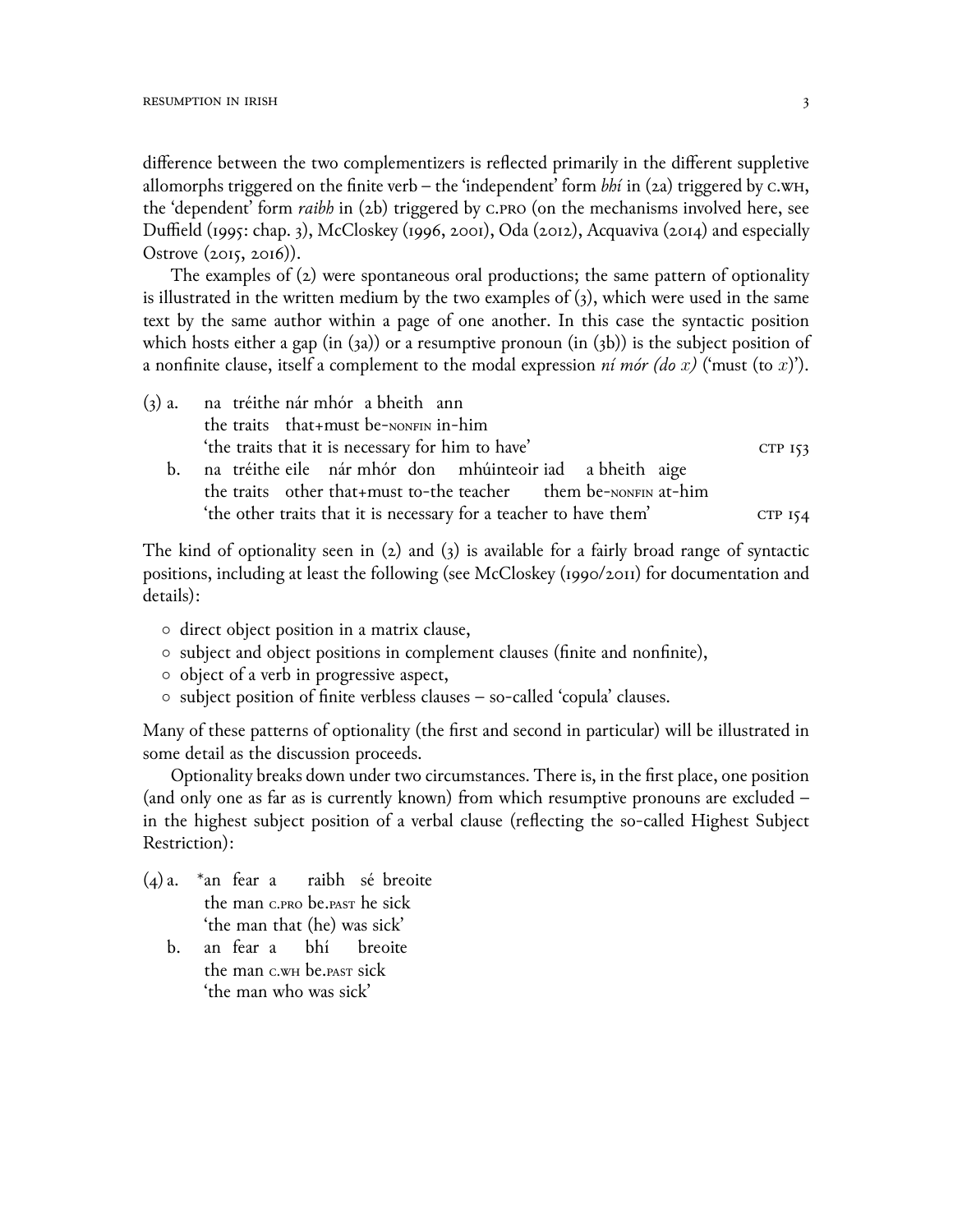On the other side of the coin, resumption is the only option for positions out of which movement is impossible:

- *◦* prepositional object position
- *◦* possessor position
- *◦* within islands
- *◦* within coordinate structures

See McCloskey (1985, 1990/2011, 2002), Maki and O Baoill (2011) for documentation and details; the repertoire of island effects observed is remarkably familiar from theoretical discussion and from discussions of other languages and language-families and the general patterns of obligatoriness, impossibility and optionality for the resumptive are also fairly familiar (see for instance Doron (1982), Borer (1984), Shlonsky (1992), Sichel (2014) on Hebrew).

My focus in this paper will be on this interesting fact – that two distinct mechanisms for establishing ā-binding relations seem to coexist, in general and within particular languages. My first goal is empirical – to provide a better understanding than has been available to date of the distributional patterns found within one language (Irish), when options like those in (2) and (3) are in play. The second goal will be to use the answers that emerge from that investigation to engage in some more speculative discussion of what linguistic theory should have to say about resumption, the typology of resumption, the status of islandhood and weak crossover effects. In the course of that discussion, the validity of the distinction between true (that is grammaticized) resumption on the one hand and intrusive resumption on the other will come to seem problematic or, at the very least, in need of re-thinking.

## 2 THE DATA-BASE

In pursuing these goals I will rely heavily on a data-base of naturally occurring Irish examples that I have built up over several decades of observation. The material of that data-base is drawn principally but not exclusively from published sources. Alongside books, newspaper and journal articles, many examples are drawn from audio sources like radio broadcasts, podcasts, spoken word  $CD$ 's and observation of casual conversation. All of the major dialects, including many now extinct, are represented, the oldest from late in the 19th century, the newest contemporary (that is, the corpus covers a span of 120 years or so). About 150 distinct idiolects are represented. At the time of writing, the data-base contains just over 12,000 annotated examples, coded for 250 syntactic properties (most 'examples' are sentences; some are short texts). It is searchable by syntactic feature and by dialect and for most examples the total context is easily recoverable. Material has been extracted from 303 published texts in addition to the various audio sources, suggesting an overall 'corpus-size' of something like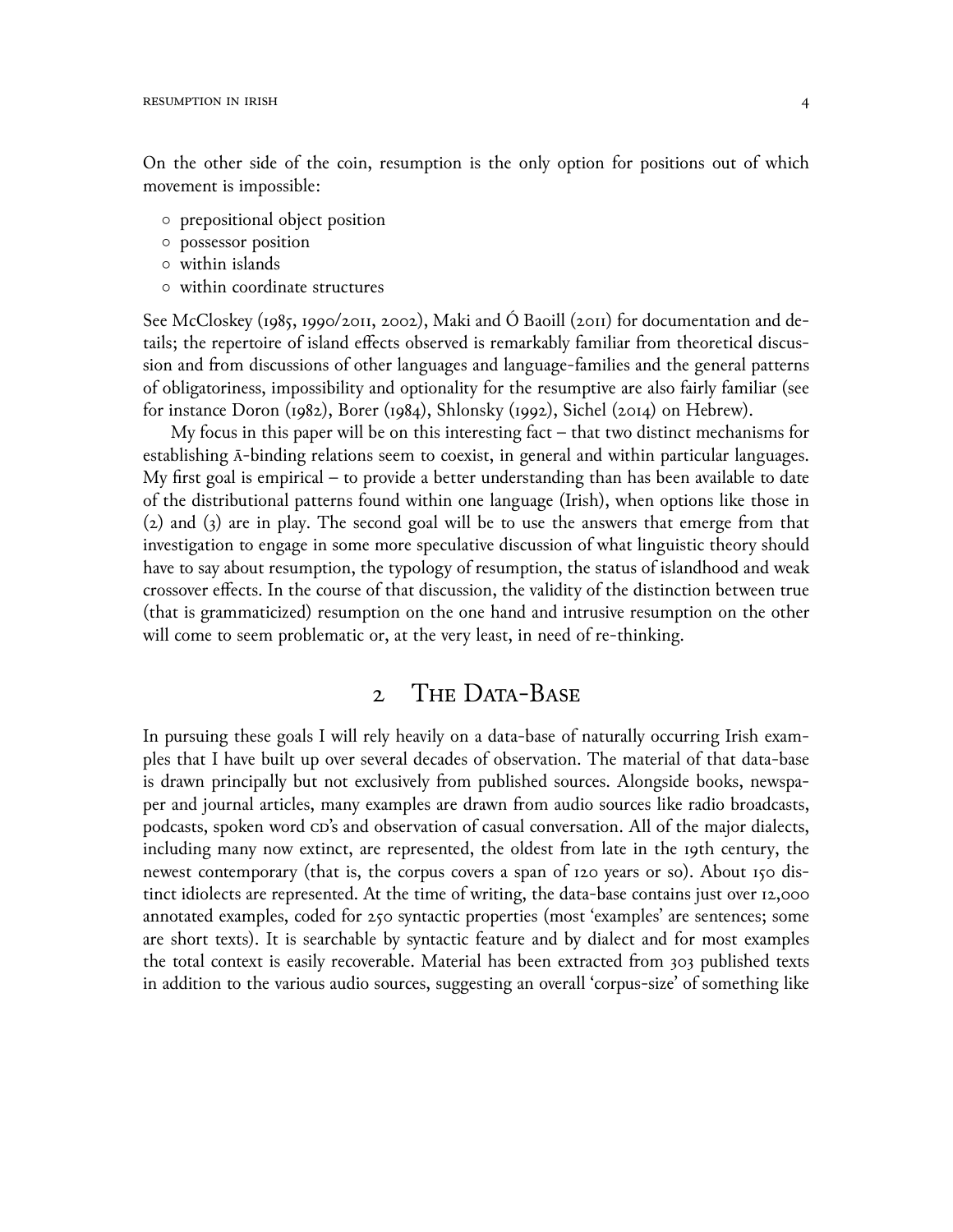23 million words.<sup>2</sup> For almost all of the phenomena relevant to the discussion here, my goal over the years has been to extract every relevant example found in that 'corpus'. This makes possible some useful observations about the relative frequencies of various patterns and some deductions about the factors which drive speakers' choices when choices are available.

## 3 A Question

Say one took the view (naive perhaps, but not irrational) that natural language has been so shaped as to allow people to express what they feel they need to express as efficiently as possible – with minimal effort and with a minimum of troublesome ambiguity. Considered in that light, it is very puzzling why the filler-gap option (the movement option) should exist at all as a way of forming ā-dependencies, given the obvious advantages enjoyed by resumption-based dependencies over filler-gap dependencies.

ONE: EFFABILITY Resumptive-binding, at least of the kind found in Irish, is not islandsensitive. This means that examples like  $(5)$  and  $(6)$  are unremarkable and are relatively common.

(5) a. caisleán a castle c.pro be-cond-impers after mbéifidhe i ndiaidh na scafaill the scaffolding c was prog take the beauty a bhí ag baint an mhaise de a chaitheamh anuas of-it cast-nonfin down 'a castle that the scaffolding that was depriving it of its beauty would have recently been taken down ' mre 253 b. chun an ghoirt úd to the field DEMON C.PRO I-feel a mbraithim pé whatever lack health.gen c is díth sláinte a bhíonn orm on-me ag prog go into-it to-me prog separate from-me as dul ann dom ag scaradh liom le linn é a fhágaint dom it leave-nonfin to-me 'to that field which I feel whatever ill-health I suffer from as I enter it falling away from me as I leave it' and all  $238$ c. Chuartaigh sé uaigh a sought he grave c.pro was he prog think raibh sé ag déanamh nach c.neg.fin was it long raibh sé i bhfad ó since cuireadh put.past-impers body in-it corp inti 'He sought out a grave that he was thinking that it wasn't long since a body had been put in it.'  $CR 86$ 

<sup>2</sup>The average length of the texts from which material has been drawn is 218 pages; a standard publisher's measure suggests 350 words per page.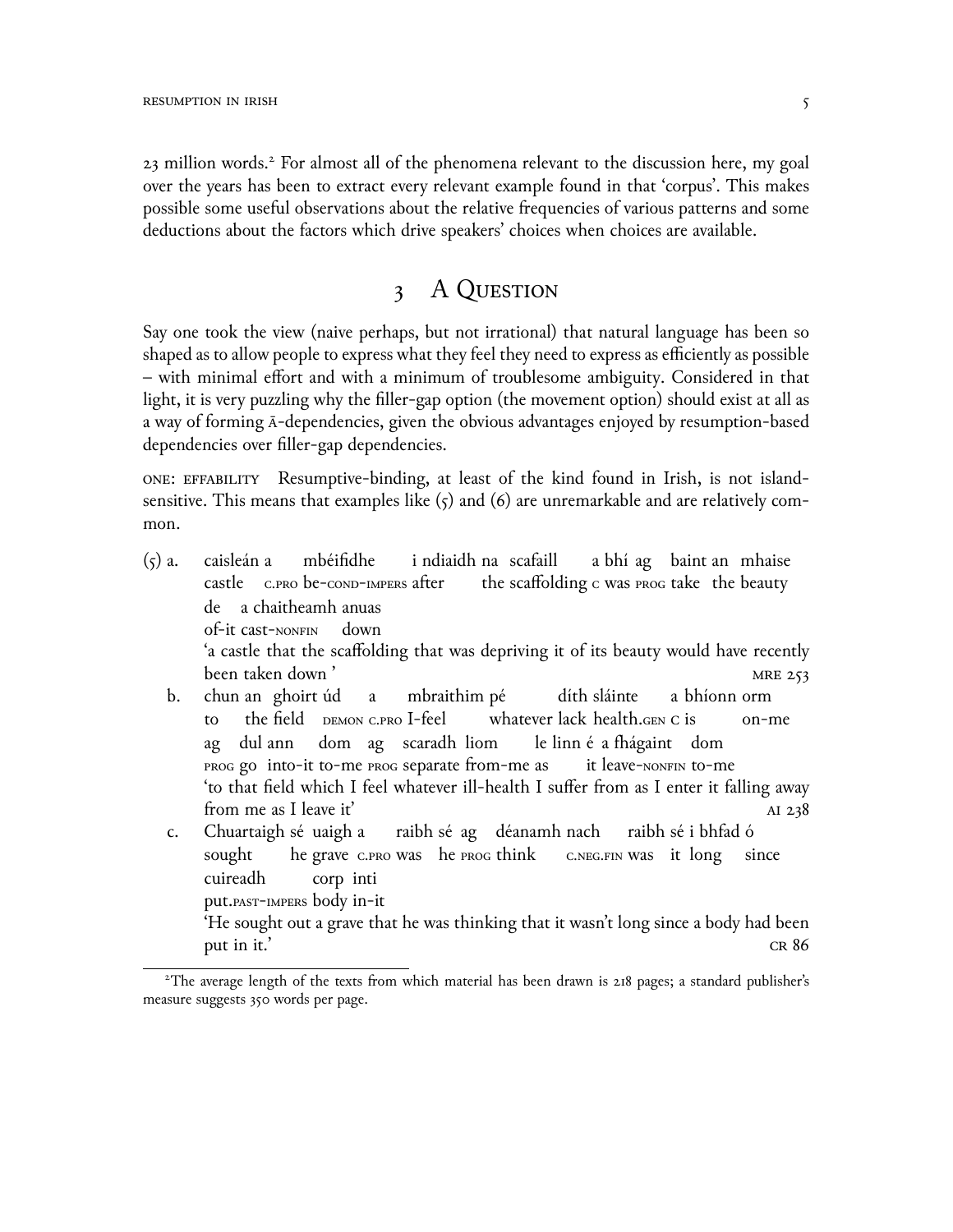- $(6)$  a. the man<sub>j</sub> c.pro left  $\;{\rm he}_k \;{\rm his}_k \;{\rm country}$  refl.log twenty year  $\;$  before that prog flee fear ar fhág sé a thír féin fiche bliain roimis sin ag teiche le with his-soul from-him*<sup>j</sup>* n'anam uaidh 'the man*<sup>j</sup>* that he*<sup>k</sup>* had left his*<sup>k</sup>* own country twenty years before, fleeing for his*<sup>k</sup>* life from him*<sup>j</sup>*  $\text{SBNI } 63$ b. fear gur mheas an uile dhuine des na Fínínibh nár mhair an fear
	- man c.pro thought the every person of the Fenians c.neg-past lived the man san demon ever ariamh a bhí níba dílse ná é c was more loyal than him 'a man that all the Fenians thought that there had never lived a man who was more loyal than him' method is a set of the set of the set of the set of the set of the set of the set of the set of the set of the set of the set of the set of the set of the set of the set of the set of the set of the set of
	- c. hata go ligfeadh bligeard hat c.pro let-cond blackguard street.gen whistle if walk-cond woman by-him sráide fead dá siúlódh bean thairis síos sráid mhór an Daingin ag caitheamh a leithéid ar a ceann down street main the Dingle prog wear it's like on her head 'a hat that a street-tough would whistle if a woman should walk by him down the main street of Dingle wearing the like of it on her head' pi 54
	- d. rud neamhshaolta a thing other-wordly c.pro must-cond your imagination victory win-NONFIN on gcaithfeadh do shamhlaíocht bua a bhreith ar do thuiscint le go gcreidfeá your rationality with  $\,\text{c}$  believe-conds2 its like a leithéid a bheith sa be- $\mu$ onfin in-the world this saol seo 'an other-worldly thing that your imagination would have to overcome your rationality if you were to believe that the like of it could be in this world' M 136

Attested island-violating structures like those in (5) and (6) are often very complex syntactically; in (5b), for example, the resumptive binding relation reaches into an adjunct island which is in turn contained within a relative clause island; in (6c) the binding relation reaches into a possessor position within a nominal, which is in turn within an adjunct island, that island itself then contained within a larger adjunct island (a conditional clause).

Nevertheless, such examples are well-attested in the corpus just described – 165 examples in all. As a point of comparison, there are 439 examples in which an ā-dependency of one kind or the other reaches into an embedded clause which is not an island – as in the three illustrative examples of (7). The first has a subject gap, the second an object gap, and the third a resumptive pronoun.

 $(7)$  a. the men c.w<mark>h tell.past</mark> fir a d'inis Fionnbhráid damh a to-me c.wн come.past the way tháinig an bealach seao this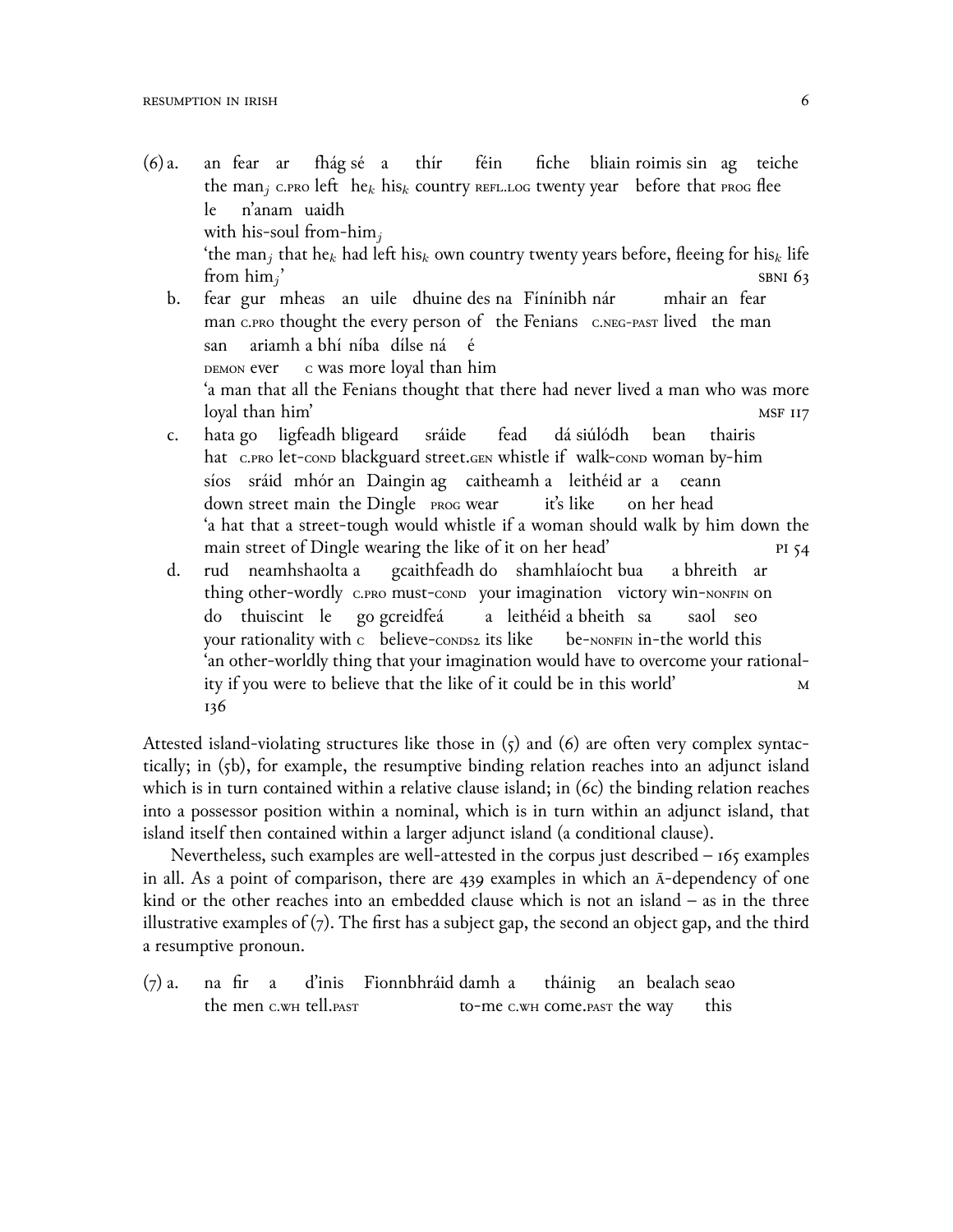|                | 'the men that Fionnbhráid told me had come this way' | SRNF <sub>51</sub> |
|----------------|------------------------------------------------------|--------------------|
| b.             | Rúitín a cheap sé a ghortaigh sé.                    |                    |
|                | ankle C.WH think.PAST he C.WH hurt.PAST he           |                    |
|                | 'It was an ankle that he thought he had injured.'    | RNG 260616         |
| $\mathsf{C}$ . | an té a gceapann siad go bhfuil airgead aige         |                    |
|                | the one c.PRO think-PRES they C be-PRES money at-him |                    |
|                | 'the one that they think has money'                  | $DGD$ 216          |

The relative frequency of such complex structures in our corpus presumably means that speakers find it useful to be able to express the complex properties that they encode. And if relative frequency can stand as a rough proxy for relative usefulness, we can say that the probability that an island example will be pressed into service is 37% of the probability that a biclausal dependency like (7) will be. And it is striking that the island examples are in turn enormously more frequent than examples like (8), which incorporate a dependency which reaches across two clausal boundaries. Of these exactly three examples turn up, by comparison with the 165 island examples:

 $(8)$ the thing с.wн likely with-you с.wн desire with-her с.wн do-сомоз2 rud is dóigh leat ba mhian léi a dhéanfá 'the thing that you think that she would like for you to do' DPB 12

That is, island examples are  $55$  times more likely to be deployed than are structures like (8).

And indeed there is no reason that I know of to imagine that our cognitive apparatus has any particular difficulty in creating, grasping or manipulating complex properties like those expressed in  $(5)$  and  $(6)$  – the property, say, of being an x such that unspecified people had just removed the scaffolding that was marring the beauty of *x* (see (5a) above). And such complex properties are easily expressible by way of resumptive binding. They are not so easily expressible using a filler-gap dependency, a fact which becomes immediately clear when one tries to render such examples in grammatical English (as I have many times) without reaching for an intrusive resumptive pronoun. Filler-gap dependencies are hobbled by an array of locality and other kinds of restrictions and constraints which have been one of the major foci of work in theoretical syntax since Ross (1967). Such restrictions considerably reduce the expressive capacity of syntactic systems which rely exclusively on the filler-gap mechanism for negotiating ā-binding relationships. Resumptive dependencies are not similarly restricted.

TWO: TROUBLESOME AMBIGUITIES: Use of the filler-gap mechanism frequently results (in a vso language) in ambiguity of a supposedly debilitating kind, one in which it is impossible to tell whether the relativization site is the subject or object of a transitive verb. These ambiguities emerge for Irish because it makes no case distinction between non-pronominal subjects and objects. Given then a relative clause consisting of a transitive verb and a single audible nominal,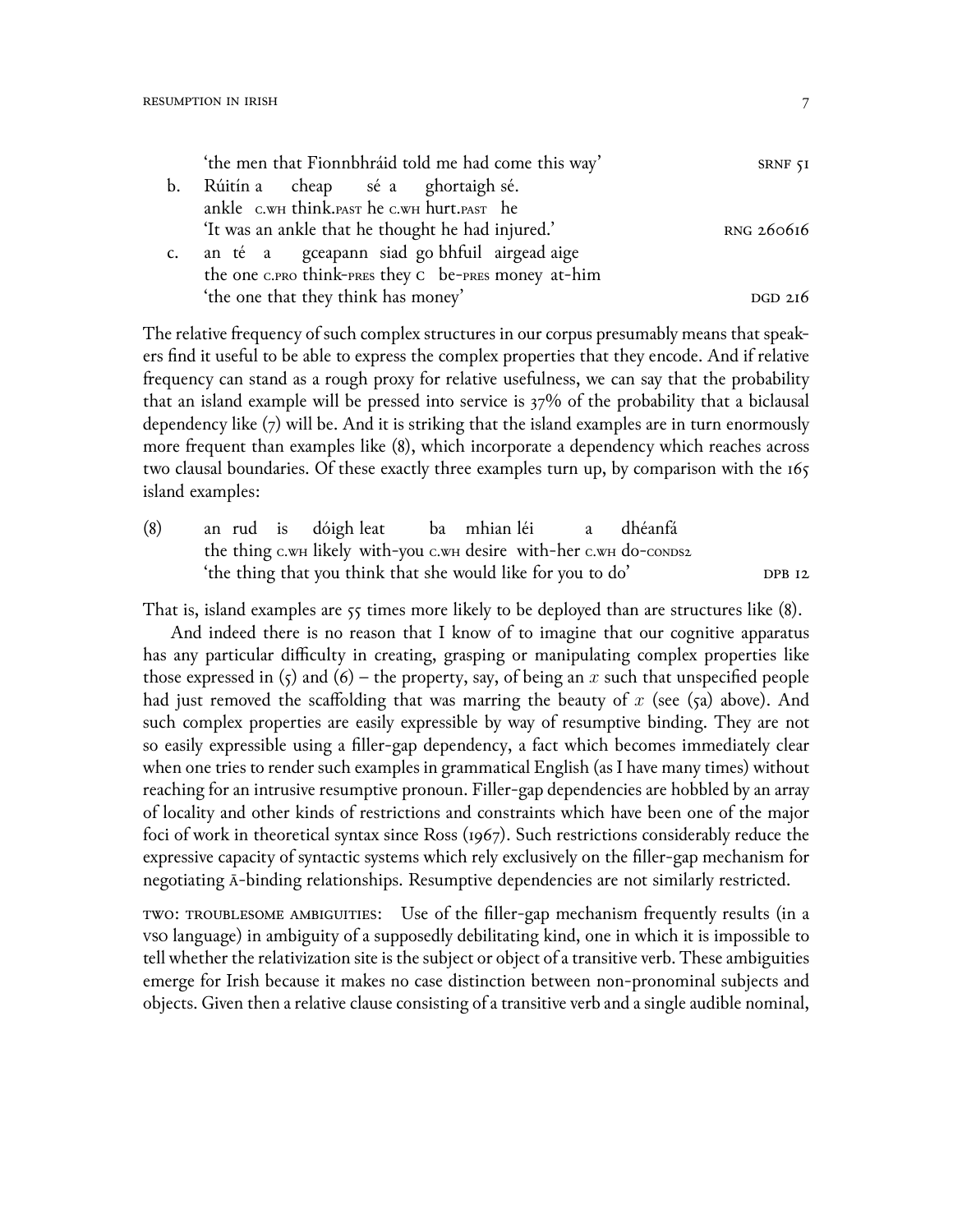it is often impossible to tell whether the gap is a subject-gap or an object-gap (see McCloskey  $(1985)$ , Hoyne  $(2016)$ ). The examples in  $(9)$  illustrate the ambiguity with verbs that select two animate arguments:

|    | (9) a. i ndiaidh bhás an tiománaidhe a mharbh an taoiseach        |          |
|----|-------------------------------------------------------------------|----------|
|    | after death the driver c.wH killed the chieftain                  |          |
|    | 'after the death of the driver who killed the chieftain'          |          |
|    | 'after the death of the driver whom the chieftain killed'         | IFDT 171 |
| b. | na daoine a dhíbir Cromail ó thalamh na hÉireann                  |          |
|    | the people c.wH expelled Cromwell from land the .GEN Ireland .GEN |          |
|    | 'the people that expelled Cromwell from the land of Ireland'      |          |
|    | 'the people that Cromwell expelled from the land of Ireland'      | AT $18$  |
|    |                                                                   |          |

This troubling and common-place ambiguity has its source in the awkward fact that, by definition, filler-gap dependencies terminate in phonologically empty positions. The corresponding examples involving resumption are of course unambiguous:

 $(i<sub>O</sub>)$ the people c.pro expelled Cromwell from land daoine ar dhíbir Cromail ó thalamh na the .gen Ireland .gen them hÉireann iad 'the people whom Cromwell expelled from the land of Ireland'

A language which exclusively used resumptive dependencies in its ā-binding constructions would not be burdened with potentially troublesome ambiguities like those illustrated in (9). Now of course such subject-object ambiguities are hardly unknown – they are pervasive in the Germanic v2 languages for example (see Kaan (1996), Bader and Meng (1999) for overviews and references). But that literature has revealed widespread garden-path effects in the event that the expected parse (subject precedes object) turns out not to be the parse actually required. There is a strong processing cost entailed by such confounded expectations – one that would not be paid in the present case if all ā-dependencies were resumptive dependencies and therefore gave rise to no ambiguity. It has in fact often been claimed that object resumption in Irish serves principally to avoid the kind of ambiguities seen in (9), a claim we return to shortly.

three: processing load: There is an old intuition (one which appears in many versions and in many different theoretical frameworks and contexts) that the processing costs associated with resolving resumptive dependencies are less than, or are in some sense preferable to, the processing costs associated with the resolution of filler-gap dependencies (Givón (1975), Keenan and Comrie (1977), Wanner and Maratsos (1978), Maling and Zaenen (1982), Erteschik-Shir (1992), Hawkins (1994, 1999), Ariel (1999), Alexopoulou and Keller (2007)). One of the most important developments in this area in recent years has been that the ques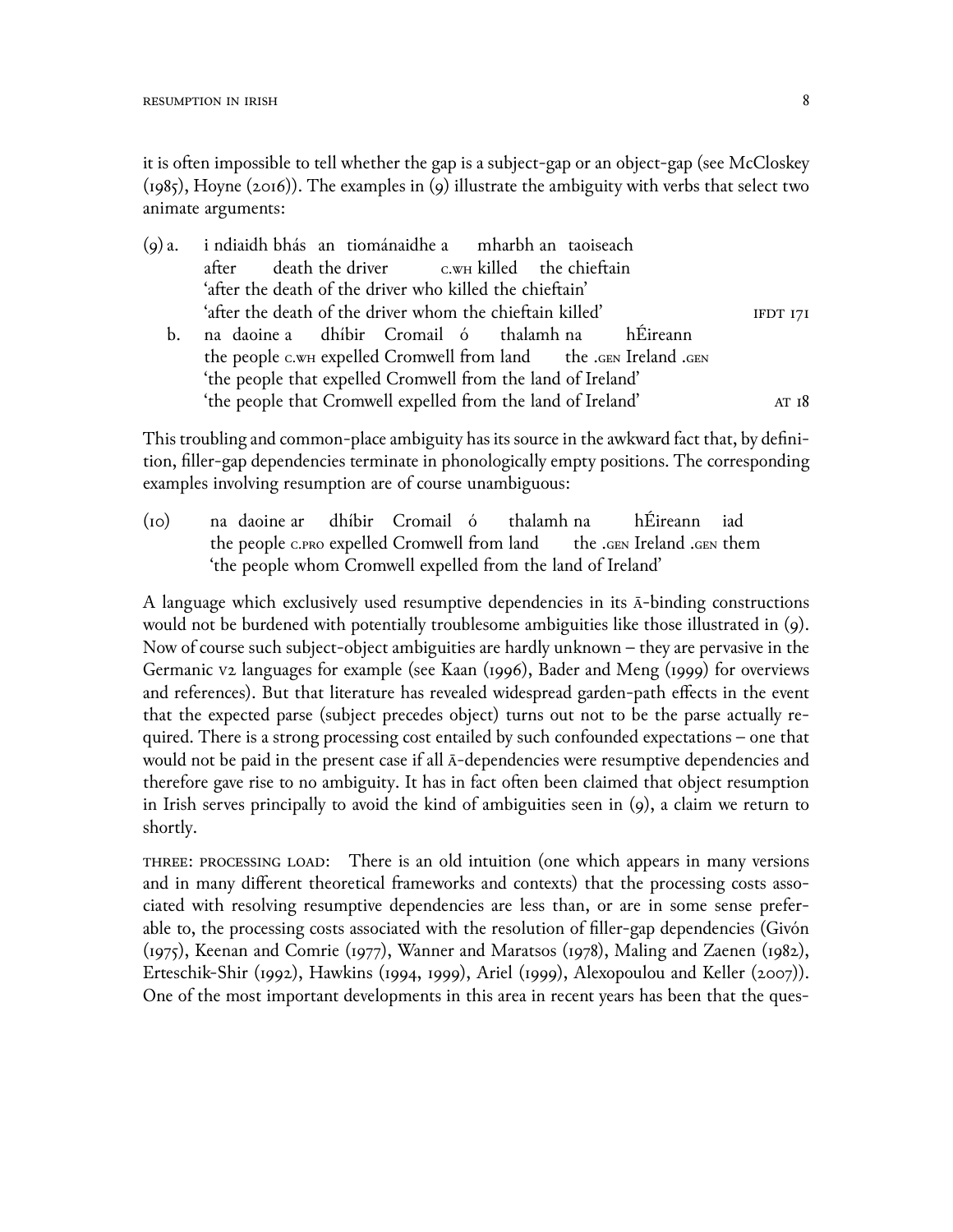tions that arise in assessing these ideas have been greatly sharpened in the exciting explosion of work on resumption that the last twenty years or so has seen – in the emerging frameworks of experimental syntax and experimental psycholinguistics in particular.

Most of this work (until very recently at any rate) has been concerned with languages in which resumption is taken to be intrusive in the sense already discussed – not part of the competence grammar *sensu strictu*. A result that has emerged with particular clarity for such languages is that use of a resumptive pronoun does not result in full acceptability for the relevant structures, or even in a measurable increase in acceptability by comparison with identical structures involving a gap (Alexopoulou (2006, 2010), Alexopoulou and Keller (2007), Heestand et al. (2009), Clemens et al. (2012), Han et al. (2012)). This finding has sometimes been presented as being surprising or unexpected, though why this is so is unclear to me. To say that resumption is 'intrusive' in a given language is exactly to say that the syntax of that language makes no provision for ā-binding relations which terminate in pronouns. That being the case, we should expect that resumptive structures will be judged unacceptable just like any other class of expressions defined as not fully well-formed by the syntactic system of the language. And this is precisely what is observed.

But what is genuinely striking, of course, is that such expressions, though flawed, are produced and used. That they are usable (and used) is evident from both production studies and corpus studies – Prince (1990), Ariel (1999), Ferreira and Swets (2005), Cann et al. (2ெெ5), Bennett (2ெெ8), Ackerman et al. (2ெ14), Morgan and Wagers (2ெ15). Now it is in no sense paradoxical *per se* that expressions which are ill-formed to some degree should be used by native speakers. Or at least it is not paradoxical if we adopt the kind of framework for investigation urged by Chomsky since at least the middle 1980's – one in which the distinction between e-language (a set of productions) and i-language (an internal symbolic system) has a central place(Chomsky (1986)). Within such a conception, our expectation will be that certain expressions which are defined as fully well-formed will be in practice unusable (maybe they involve many degrees of center-embedding or 35 levels of clausal subordination), and equally that certain expressions defined as not fully well-formed will be interpretable and will, for whatever reason, turn out to be useful and usable. This seems to be exactly the situation that we observe in English or Greek or German with regard to resumptive structures.

But such flawed structures would presumably not be pressed into service if they did not provide some value, despite their ill-formedness, either for those who produce them or for those who must comprehend them. There have been various proposals over the years about what that added value might be in the case of resumptive dependencies. Tony Kroch (1981) suggests that resumption emerges in English in response to poor initial planning on the part of producers; Ash Asudeh suggests (2004, 2012) that they are useful because they express the intended meaning and guarantee local (if not global) well-formedness; Beltrama and Xiang (2ெ16) present evidence that resumptive structures, while they do not improve acceptability,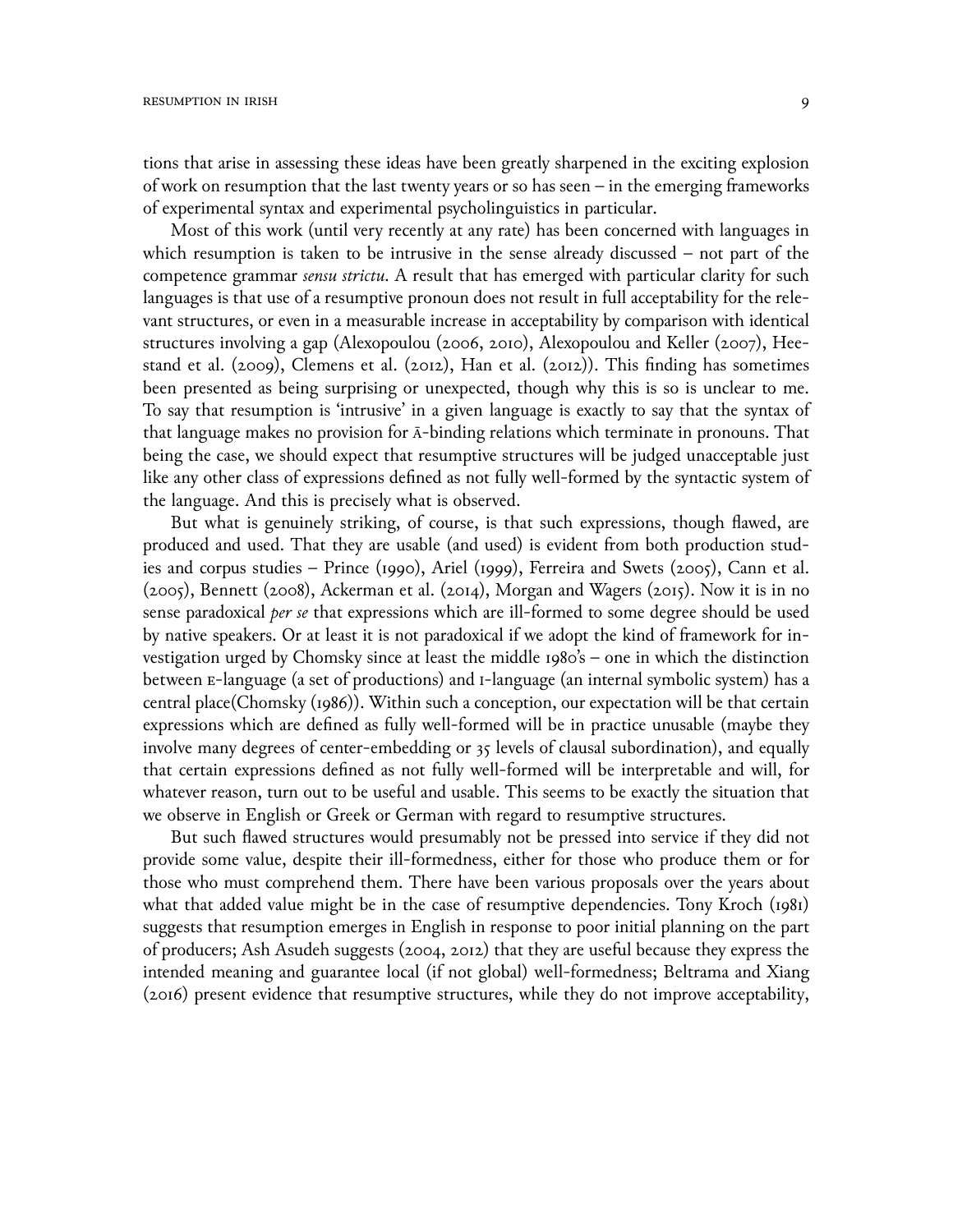increase comprehensibility by comparison with similar structures containing gaps. And Philip Hofmeister and Elizabeth Norcliffe (2013) argue for a very particular kind of processing advantage linked with resumption. They use the self-paced reading methodology to argue that resumptive pronouns show a measurable processing advantage over gaps – but only in high difficulty contexts. That is, reading times in the region of a resumptive pronoun in English are faster than those measured in the context of a gap – but only if the relevant region is already a region of high difficulty. In this circumstance, resumption is clearly facilitative. Furthermore, resumptive pronouns in such high-difficulty contexts are judged more acceptable than those which occupy less challenging positions. Neither effect, however, is detected in regions where the processing load is low.<sup>3</sup> In such contexts the only measurable consequence of using a resumptive element rather than a gap is lowered acceptability. We will return to this finding in the following section and present some additional evidence in its favor.

For now, though, the general conclusion is that there does seem be evidence of an interesting kind for a processing advantage pertaining to resumptive, as opposed to filler-gap, dependencies. So our naive question remains – why isn't every language a resumption-only language?<sup>4</sup>

There has been a note of embarrassment in this discussion  $-$  it could well be that it is fruitless, or worse, given our current level of understanding, to even entertain such naive design questions. But the asking perhaps helps to fend off complacency and may encourage us to be appropriately puzzled by the commonplace (in this case the ubiquity of filler-gap dependencies). And, as it turns out, the concerns and observations that have been to the fore here will help frame the discussion of the more tractable questions that follow – how the choice between the two dependency-types works itself out in the production of Irish sentences.

# 4 Inside Irish

If it is strange that resumption is not more widespread crosslinguistically as a means of building ā-dependencies, it is all the more strange that, in a language such as Irish which offers its users a choice in the matter, resumption is massively disfavored in usage, when it is in competition with the gap option. I want to document here the extent to which this is true and to consider what the factors are which push producers of Irish utterances towards one choice or the other. In doing this, I will in part be making good on a trail of promissory

 $3$ For the purposes of their study, what determines heightened difficulty is length of the dependency – cases in which the dependency must cross a complement clause boundary are difficult; monoclausal dependencies are not.

<sup>4</sup>The only case known to me which might qualify as a 'resumption only language' is Palauan, as described by the late Carol Georgopoulos (1991).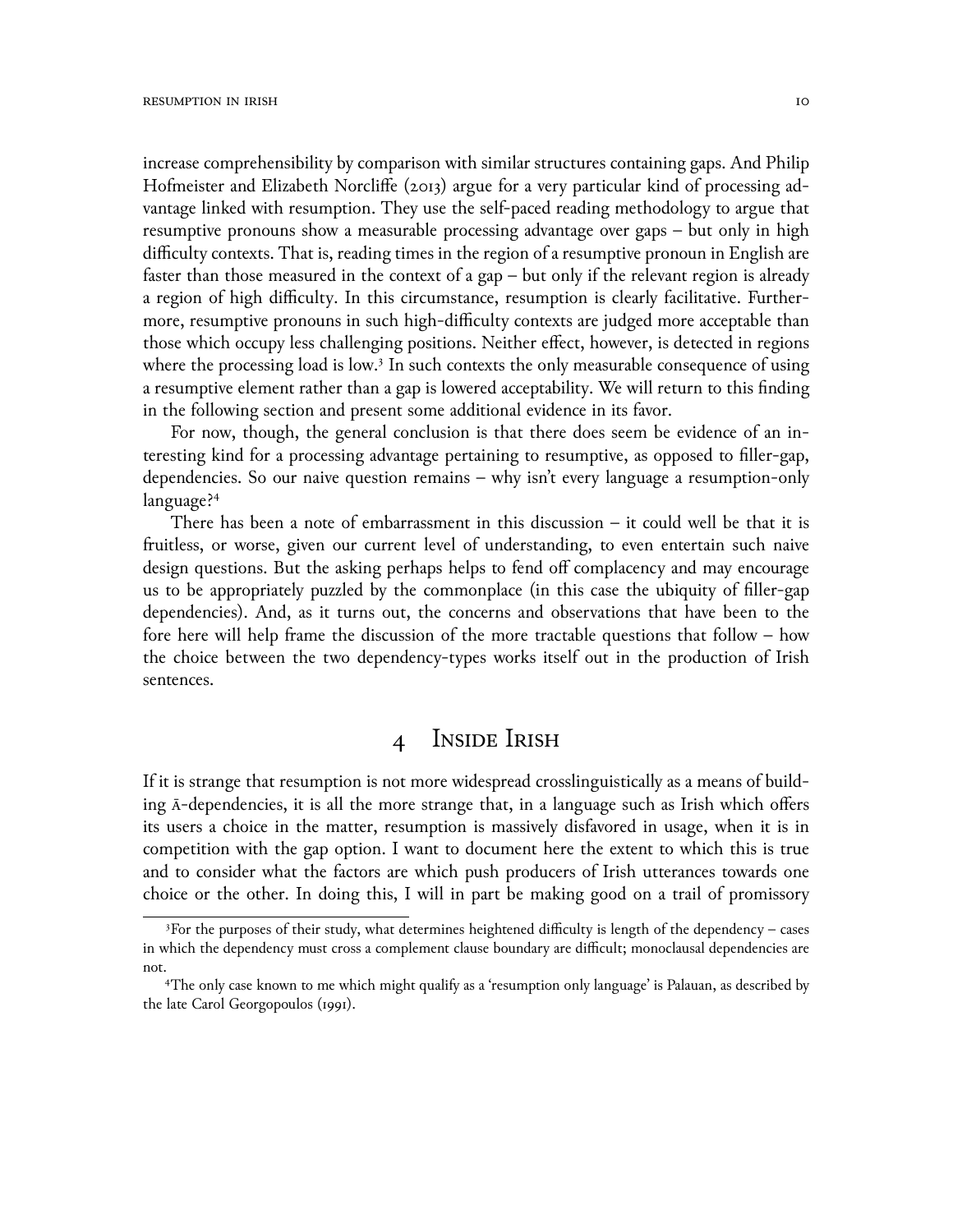notes scattered through my own earlier work on these topics (McCloskey (1985: 64–65), Mc-Closkey (1990/2011: fn. 41, p. 116) for instance). I have claimed that the grammar of Irish makes available a free choice between resumption and filler-gap dependencies and that the choices actually made reflect performance factors. That is probably correct, but I have to confess that I have been shocked to discover, in looking more closely at the facts, how extreme the prejudice against resumption is.

Consider, to begin with, cases like (II), in which a resumptive pronoun appears in the highest object position of a relative clause.

|    |                                                     |  |  | (II) a. jab a-r fhág an oiread sin oibrithe é              |  |         |        |
|----|-----------------------------------------------------|--|--|------------------------------------------------------------|--|---------|--------|
|    |                                                     |  |  | job C.PRO.PAST leave.PAST SO many workers it               |  |         |        |
|    |                                                     |  |  | 'a job that so many workers left (it)'                     |  |         | AT 138 |
| b. |                                                     |  |  | na tithe seo nár fhág aon duine fós iad                    |  |         |        |
|    |                                                     |  |  | the houses DEMON C.NEG-PAST leave.PAST any person yet them |  |         |        |
|    | 'those houses that no-one had yet abandoned (them)' |  |  |                                                            |  | LAN 141 |        |
|    |                                                     |  |  |                                                            |  |         |        |

66 examples of this type have appeared in my data-base<sup>5</sup> in the course of the three decades or more during which I have been keeping track. This is barely a third of the number of island-violating cases like  $(5)$  or  $(6)$  detected in the same period). I have not kept a count of the corresponding set of examples involving gaps in direct object positions. Given their frequency, recording every such example would have been an enormous task. However it is possible to estimate their frequency – by choosing 100 pages at random from among the texts out of which the data-base was constructed, counting the number of unembedded object gaps found in those pages, and then scaling up to the estimated total page-size of the corpus. That process yields a conservative estimate of around  $64,000$  examples for the filler-gap strategy in the case of unembedded direct objects. Given the uncertainties involved in its calculation, that number is very unlikely to be accurate; but the exercise gives a sense of how enormous the disparity in frequency is between the two patterns.

For more deeply embedded positions, the overall numbers are smaller (the relevant structures being more complex and rarer), but there is also more reason to be confident in the count, since from the start my goal has been to record every example of the relevant types. This effort has yielded 353 examples in which a filler-gap dependency crosses a clause-boundary and terminates in embedded subject or object position (see  $(7)$  above). These are positions in which there is again a choice – either a gap or a resumptive pronoun can in principle be used. In fact, there are just 34 examples of the type in (12), in which the pronoun appears:

<sup>5</sup>This count excludes cases in which appearance of the object resumptive is forced by a weak crossover configuration. This issue will be taken up shortly.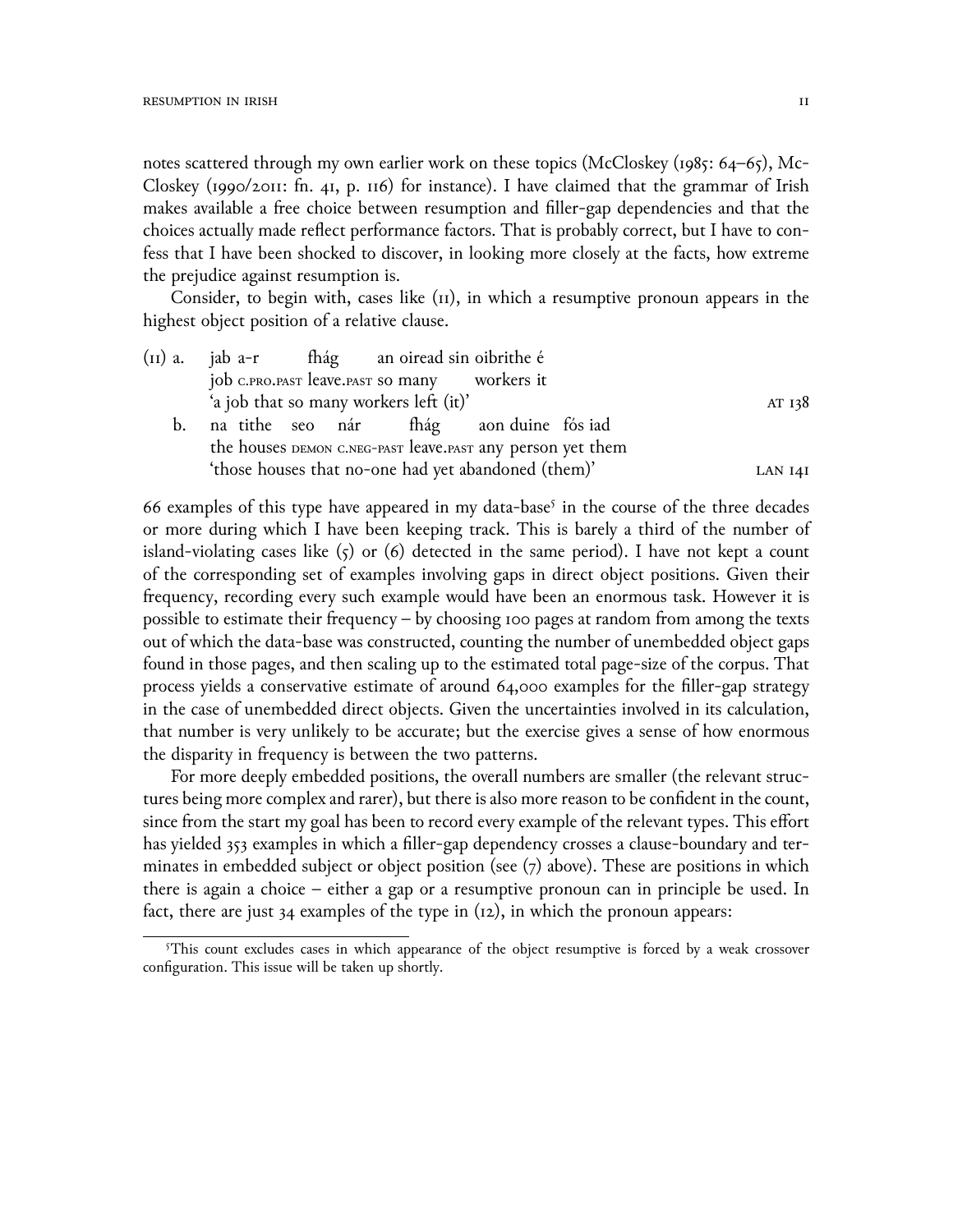- $(i2)$  a. the horses demon c.pro say-pres hunters che-pres.habit they progleap caiple sin a n-abrann sealgairí go mbíonn siad ag léimnigh agus and ag damhsa prog dance 'those horses that hunters say leap and dance' ss 238
	- b. Chonnaic mé iongantais nach see.past I wonders c.neg.fin believe-cond man any gcreidfeadh fear ar bith go bhfeiceadh sé iad. c see-cond he them 'I have seen wonders that no man would believe that he would see them.' umi 216

That is, gaps are favored over pronouns in this context by a margin of of 91.2% to 8.8%.

Why are these patterns as they are? In addressing that question, I want to begin with unembedded object resumptives like those of  $(i)$  and with a negative conclusion – arguing that a factor which has been claimed to be central is in fact irrelevant or of marginal importance at most. We have seen (at (9) above) that use of the filler-gap syntax can give rise to ambiguity – it is sometimes unknowable from the form of the relative clause itself whether one is encountering a subject gap or an object gap. (13a) is an additional example – which could have been disambiguated, but was not, by the addition of a single unaccented syllable – the object pronoun seen in (13b).

- $(i_3)$  a. the officer t-oifigeach sgannruighthe a frightened с.wн save.pasт I/me the night before that tharrtháil mé an oidhche roimhe sin 'the frightened officer that I had saved the night before' 'the frightened officer that had saved me the night before' FFF 180
	- b. an t-oifigeach sgannruighthe a-r the officer frightened c.pro.past save.past I/me the night before that tharrtháil mé an oidhche roimhe sin é
		- him

'the frightened officer that I had saved the night before'

It is claimed in some contemporary pedagogical grammars that the principal function served by the object resumptive pattern of (11) is that of avoiding ambiguities like those of (9) and (13a) (Anonymous (1960: §664, p. 336), Mac Giolla Phádraig (1963: 121), Ó Dónaill (2008: 148– 149)). But this seems to be incorrect. There are almost as many attested ambiguous examples of this type (there are 51) as there are cases of object resumption itself. Furthermore, of the 66 attested cases of short object resumption, only 10 would be ambiguous if rendered as a fillergap dependency (as in (13a)). Ambiguity of the type in (9) and (13a) seems, then, to be easily tolerable for speakers. And even if we were to grant that a strategy of ambiguity avoidance is at work in the 10 potentially ambiguous examples in which a pronoun appears, it would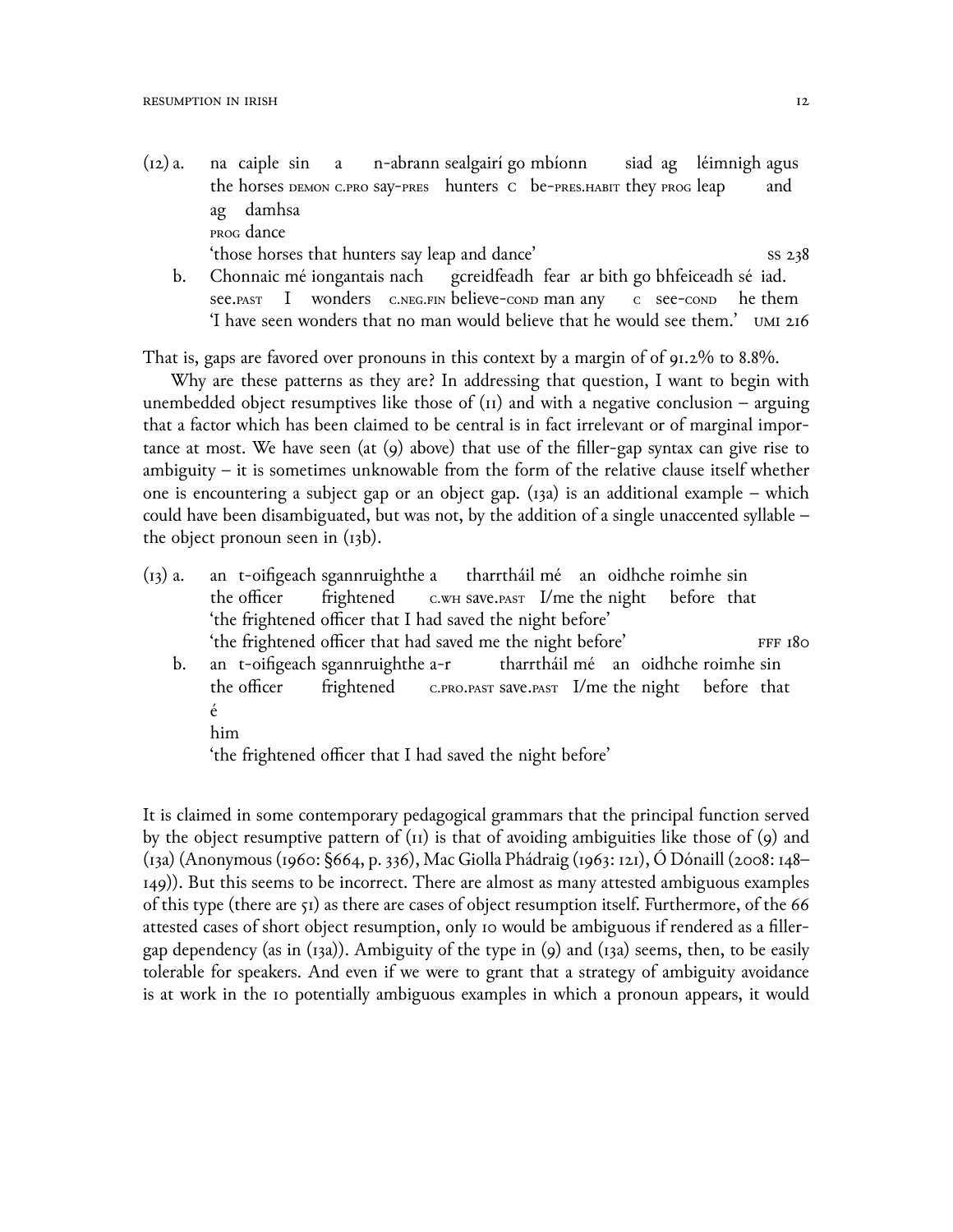remain true that five times as many examples of the same type in the same corpus remain 'unrepaired'. And it would remain true that with respect to the prevalence of object resumption, the hypothesis of ambiguity-avoidance can account for at most 15% of our observations (10 out of 66 cases). Overall then, ambiguity-avoidance seems to play at most a very minor role in shaping speaker choices  $-$  a conclusion reached independently in a careful recent discussion by Mícheál Hoyne (2016: 65–67).

It turns out moreover that for the ten cases in which ambiguity-avoidance might be thought to play a role, there is another factor which equally well predicts use of the resumptive dependency. Furthermore that factor extends in a natural way to a much larger proportion of the attested examples  $-$  50 out of 66. The factor in question is animacy. Object resumptive pronouns are most frequently attested in the context of an animate head for the relative clause.

The relevant observations are summarized in the table of  $(i<sub>4</sub>)$ , which provides a breakdown of all attested examples of unembedded object resumptives, with respect to three characteristics – animacy of the head, animacy of the object resumptive (these two linked of course), and animacy of the subject of the relative clause. It distinguishes four types of clause by these criteria, all of which are exemplified in the example blocks that follow  $((15)-(18))$ .

 $(I_4)$ 

|                  | <b>HEAD</b> | RC-SUBJECT | OBJ-RESUM |         |
|------------------|-------------|------------|-----------|---------|
| <b>TYPE ONE</b>  | -Animate    | -Animate   | -Animate  | 7 exs.  |
| TYPE TWO         | -Animate    | +Animate   | -Animate  | 9 exs.  |
| TYPE THREE       | +Animate    | +Animate   | +Animate  | 21 exs. |
| <b>TYPE FOUR</b> | +Animate    | -Animate   | +Animate  | 29 exs. |

#### $(I_5)$ TYPE ONE (7 examples)

| a.   | Trí rud ná leanfadh aon-rath                             |                           |  |  | iad                                                                       |  |                   |
|------|----------------------------------------------------------|---------------------------|--|--|---------------------------------------------------------------------------|--|-------------------|
|      | three thing C.NEG.FIN follow-conp any good-fortune them  |                           |  |  |                                                                           |  |                   |
|      | 'three things that no good fortune would come of (them)' |                           |  |  |                                                                           |  | PF 188            |
| b.   | sa                                                       | tigh go mbuail an buama é |  |  |                                                                           |  |                   |
|      | in-the house c.pro strike.past the bomb it               |                           |  |  |                                                                           |  |                   |
|      | 'in the house that the bomb struck (it)'                 |                           |  |  |                                                                           |  | PI 169            |
| (16) | TYPE TWO (9 examples)                                    |                           |  |  |                                                                           |  |                   |
| a.   | bionn                                                    |                           |  |  | siad ag gearán faoi rud go dtuigeann tú é                                 |  |                   |
|      |                                                          |                           |  |  | be-PRES.HABIT they PROG complain about thing C.PRO understand-PRES you it |  |                   |
|      | 'they complain about something that you understand (it)' |                           |  |  |                                                                           |  | <b>RNG IOO9I4</b> |
| b.   | i ngoire aon talún a n-itheann an coinín é               |                           |  |  |                                                                           |  |                   |

in vicinty any land. GEN C.PRO eat-PRES the rabbit it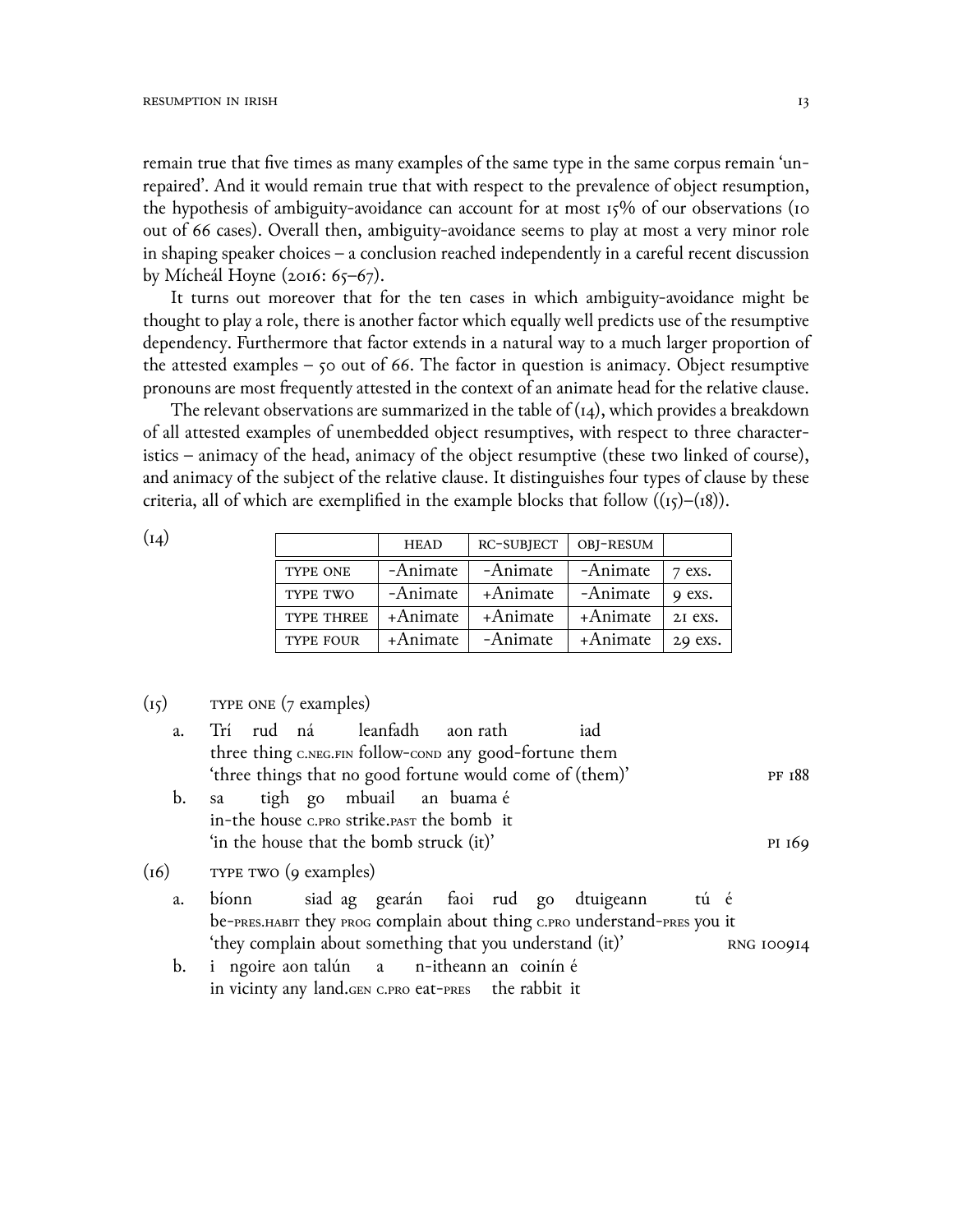|                | 'in the vicinity of any land that the rabbit grazes on (it)'                                                                                                                                                                      | FNF $26$        |
|----------------|-----------------------------------------------------------------------------------------------------------------------------------------------------------------------------------------------------------------------------------|-----------------|
| (I7)           | TYPE THREE (21 examples)                                                                                                                                                                                                          |                 |
| a.             | daoine sa cheantar ar mharuigh an t-IRA iad<br>people in-the district C.PRO.PAST kill.PAST the IRA them<br>'people in the district that the IRA had killed (them)'                                                                | RNG 120813      |
| $\mathbf{b}$ . | cailín ná facaigh an t-ógánach riamh í<br>girl C.NEG.FIN See.PAST the young-man ever her<br>'a girl that the young man had never seen (her)'                                                                                      | <b>TMGB 239</b> |
| (18)           | TYPE FOUR (29 examples)                                                                                                                                                                                                           |                 |
| a.             | an té nach gcorródh gol Phádraig é an oíche sin<br>the one C.NEG.FIN move-cond weeping Patrick him the night DEMON<br>'the one that Patrick's weeping would not move (him) that night'                                            | PI 211          |
| $\mathbf{b}$ . | bhuail brabach éigin é as lá an éisc<br>duine ar<br>person C.PRO.PAST Strike.PAST profit some him out-of day the fish.GEN great.GEN<br>'a person that some profit came his way as a consequence of the day of the great<br>catch' | mhóir           |
|                |                                                                                                                                                                                                                                   |                 |

ATDS 72

The verb-type which most favors object resumption is the fourth  $-$  the class of verbs which take an inanimate external argument and an animate internal argument – a marked alignment pattern. One sub-class of this type is the class of object experiencer verbs (*satisfy*, *shock*, *frighten* and so on) and these verbs are indeed well-represented in our sample.<sup>6</sup> However other verbtypes which exhibit the crucial alignment-pattern (certain causatives for instance) are also well-represented:

| (19) a. páiste a ndúiseodh drochbhrionglóid as a shuan é    |            |
|-------------------------------------------------------------|------------|
| child c.PRO wake-conp bad-dream out-of his sleep him        |            |
| 'a child that a bad dream would waken (him) from his sleep' | $SG$ $II6$ |
| b. an bhean go rúnóch an bhróg a bhí aige í                 |            |
| the woman c.PRO fit-conp the shoe c.WH be.PAST at-him her   |            |
| 'the woman that the shoe that he had would fit (her)'       | SMB $14$   |

But the most striking result here is that 50 out of 66 attested cases of unembedded object

 $^6$ It is striking in this context that Sichel (2014: 666) reports that object experiencer verbs in Modern Hebrew forbid object gaps and require resumption under object relativization. In Hebrew this is a hard grammatical constraint, it seems, whereas in Irish, as we will see shortly, we are dealing with tendencies and preferences. As she notes, however,  $(\text{fn. 7, p. } 666)$  given the proposals of Landau (2009), such apparent direct objects will in fact be objects of a null preposition, in which case the facts more clearly fall into place.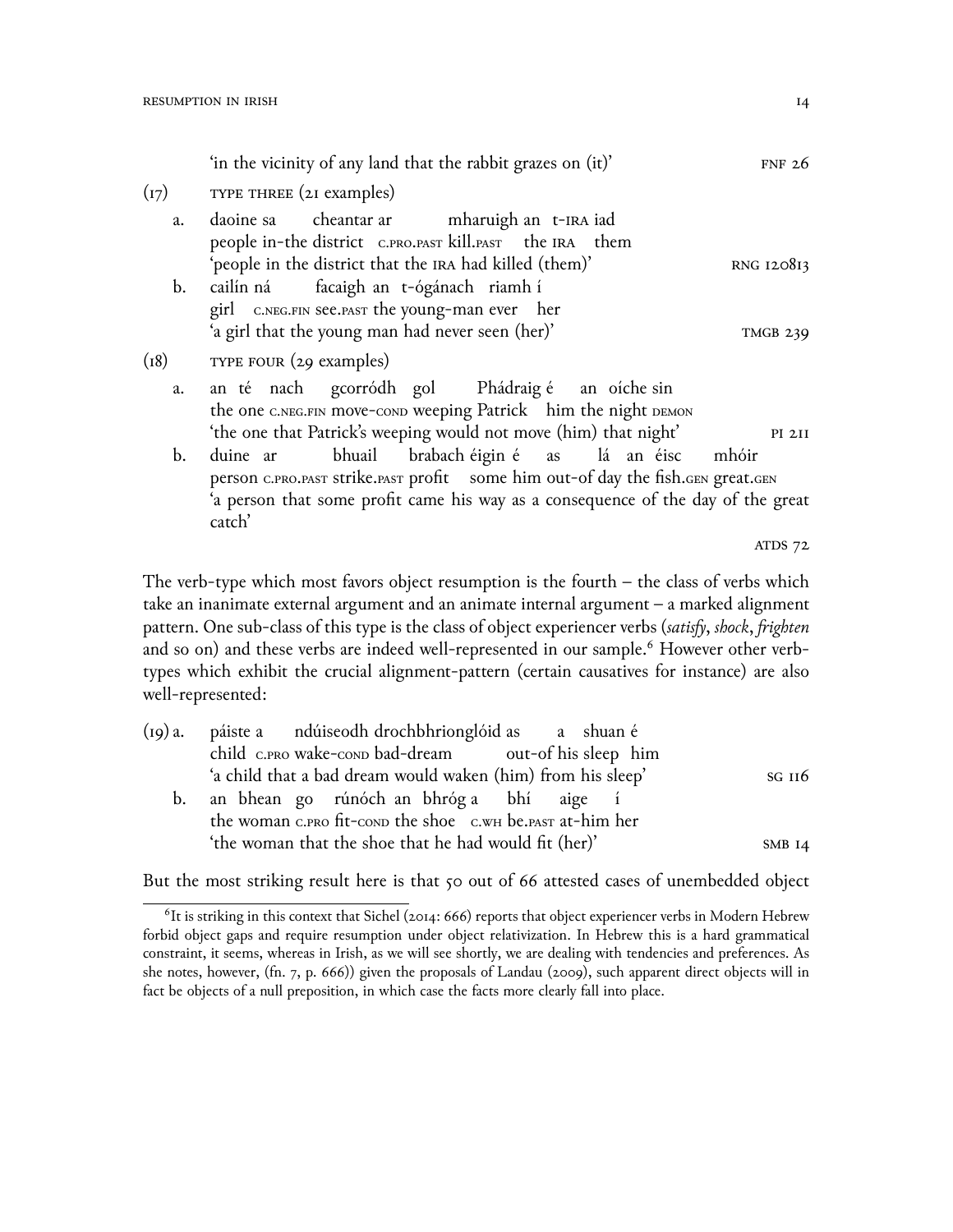resumption  $-76\%$  of cases – involve animate heads. This pattern reverses the normal distribution, since in general, in the same corpus, just 30.5% of relative clauses have animate heads. It seems, then, that animacy of the head favors deployment of resumptive pronouns in cases of object relativization. Why should this be so?

Given the results reported in Hofmeister and Norcliffe (2013), our expectation will be that resumptive pronouns will be strongly disfavored in positions which are not loci of high processing difficulty, but will be favored (or less dis-favored) in regions of heightened processing difficulty. The crucial observation now is that there is in fact a large and rich literature in experimental psycholinguistics which shows that the combination of animate head with object relativization is problematic for processing and, crucially, rare in production. The effect is plain for the English equivalent of our Type Four verbs (inanimate external arguments and animate internal arguments) and is palpable in the discomfort one feels on encountering English examples like those in  $(20)$ :

- People that these claims shock should get a life.  $(20)$  a.
	- I haven't met many linguists who this claim surprises.  $\mathbf{b}$ .
	- I've worked with many children who this video has disturbed.  $\mathsf{C}$ .

The reality of the effect suggested intuitively by  $(20)$  has been demonstrated in many studies and by way of an impressively broad range of methodologies - see, among others, Traxler et al. (2002), Mak et al. (2002, 2006), Gennari and MacDonald (2008, 2009), Lowder and Gordon (2014) and Wagers and Pendleton (2015). Gennari and MacDonald (2008, 2009) in particular present the results of two production studies, two corpus studies and two comprehension studies, all of which demonstrate in various ways that examples like (20) are at low probability in terms of production (in the lab and in the wild) and are difficult to comprehend. Roland et al. (2007) and Wagers and Pendleton (2015) provide additional corpus-based evidence establishing similar conclusions. Lowder and Gordon (2014) confirm the core finding with two studies involving eye-tracking while reading and Wagers and Pendleton (2015) add a new kind of evidence. Focusing on English relative clauses, they show, by way of two self-paced reading experiments using the filled-gap paradigm (Crain and Fodor (1985), Stowe  $(1986)$ , Lee  $(2004)$ , Wagers and Phillips  $(2014)$ , that animate relative clause heads (but not inanimate relative clause heads) lead the comprehender to expect a gap in subject position an expectation necessarily confounded in the case of object relatives, with the ultimate result of increased reading times at the relative clause subject.

This finding is fairly well understood as far as parsing is concerned. If processing is in general active, probabilistic and predictive (Frazier (1987), Omaki et al. (2015) among many others), then when a comprehender encounters an animate relative clause head an implicit expectation is induced that a subject gap will be encountered and that it will complete the dependency. This is a reasonable expectation, since to a first approximation, subjects will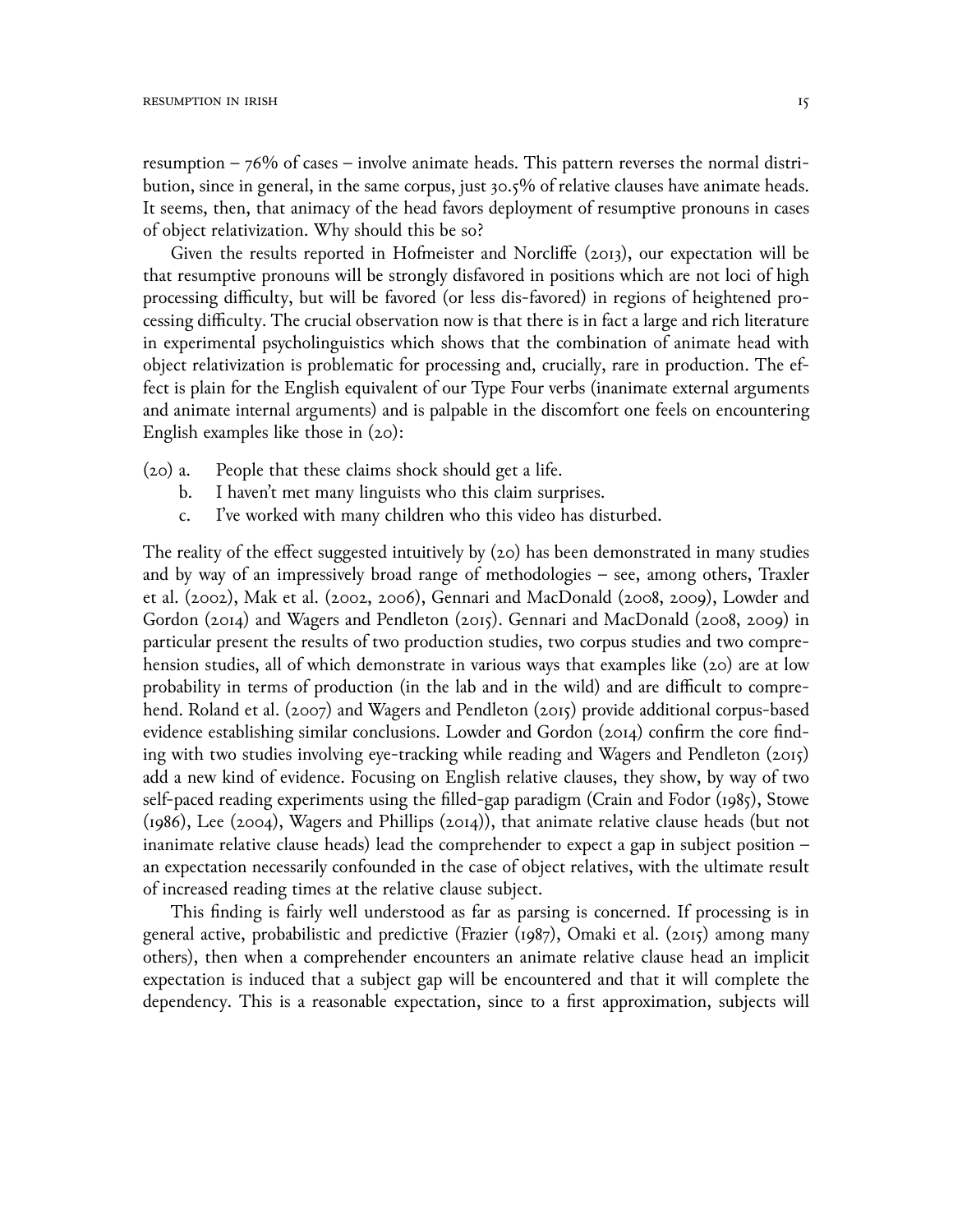be animate and inanimates will be non-subjects (see for instance Hopper and Thompson (198ெ), Aissen (1999) among many others). However reasonable such an expectation may be in general, though, it is bound to fail in the cases we care about here – animate heads in the context of object relativization. When the expectation founders and recalibration is called for, the processor struggles. Therefore an object gap in a relative clause headed by an animate nominal is inevitably a position of heightened processing pressure. Given the results of Hofmeister and Norcliffe (2013) then, we should expect that position to be relatively hospitable to resumptive pronouns and the observations summarized in table  $(14)$  are understandable.<sup>7</sup>

Or at least we expect them if certain structures which are hard to process are also rarely used. It is hardly obvious why processing and production should be linked in this way, but the fact that they are so linked is well established for the effect we are concerned with (Roland et al. (2007), Gennari and MacDonald (2009), Wagers and Pendleton (2015)). This is why the discussion about animacy and object relativization has been at the heart of recent debates about the mechanisms which connect processing and production (see, for one example, Macdonald (2ெ13) and the various commentaries on that article).

This feels like progress, but the account is not yet complete. Our discussion links patterns in the distribution of resumptives in Irish with a certain class of processing difficulties. As far as I know, however, the same processing issues in English do not result in increased use of resumptive pronouns. The typical response to the difficulties of  $(20)$  is that the relative clauses are rendered instead as passives, so that the content expressible as  $(20)$  is in fact expressed by  $(21)$ :

- (21) a. People who are shocked by stories like this should get a life.
	- b. I haven't met many linguists who are surprised by such claims.
	- c. I've worked with many children who have been disturbed by this video.

In the passive structures of  $(21)$ , animate heads are paired with subject gaps and the problematic pairings are eliminated. It is for this reason that discussions of animacy and object relativization in English have been almost exclusively concerned with issues of voice and argument alignment. And of course it is unsurprising that English speakers would respond as in (21) to the difficulties represented by  $(20)$  – in English, resumption is not fully well-formed but passivization is.

<sup>7</sup>A question I must sadly leave open is the question of whether or not the animacy of the relative clause subject is a significant factor here. At the level of intuition, it seems to me that the English examples involving inanimate subjects pose more severe difficulties than those with animate subjects; but this is only an intuition. Similarly, in Irish there are more cases involving resumption in the context of an inanimate subject than in the context of an animate subject – this is the difference between TYPE THREE and TYPE FOUR in table  $(i, 4)$ . However it's not clear that the numerical difference between the two types is significant, especially in the absence of a baseline (on which see below). A similar uncertainty runs through much of the discussion of the English data.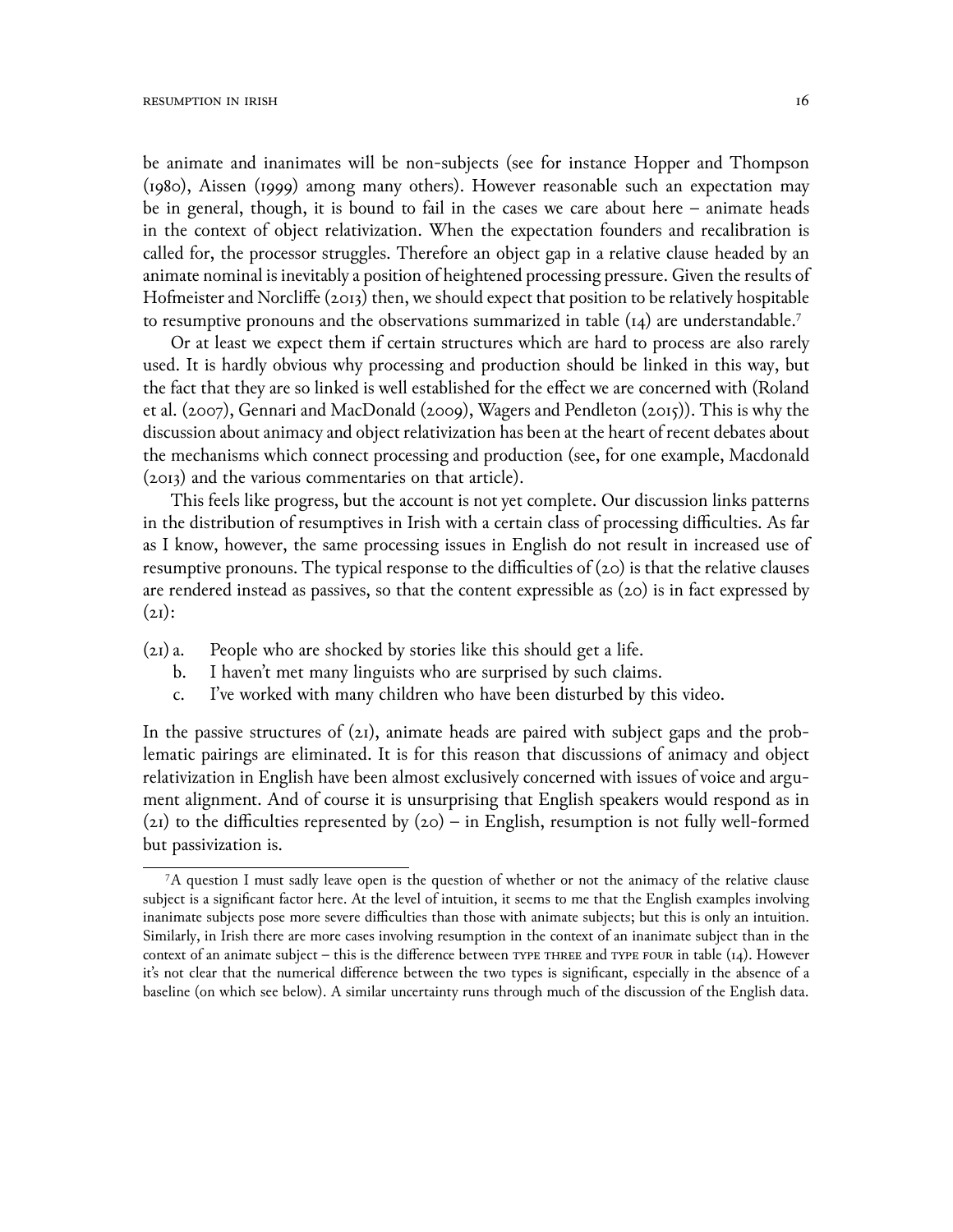But the equivalent of  $(z_1)$  is not available to speakers of Irish, because the language lacks a promotional passive of the English type. The functions served by passive in English are for the most part served in Irish by an impersonal inflection on the finite verb (known as the 'autonomous' form), which licenses a null impersonal subject but triggers no realignment of grammatical relations (Stenson (1989), Nolan (2006), McCloskey (2007, 2010)):<sup>8</sup>

- $(22)a.$ Gortaíodh anuraidh é. hurt-PAST.IMPERS last-year him 'He was hurt last year.'
	- amárach sa  $\mathbf{b}$ . Cuirfear reilg áitiúil í. bury-FUT.IMPERS tomorrow in-the graveyard local her 'She will be buried tomorrow in the local graveyard.'

It follows that the 'repair' standardly used in English is not available to speakers of Irish. In the face of the processing pressure described earlier, then, the prejudice against resumptive pronouns is overcome.<sup>9</sup>

The analytical logic used here extends to other cases of optional resumption. Dependencies terminating in embedded subject and object positions also tolerate resumptive pronouns (see the discussion around  $(7)$  above); such long dependencies are well known to give rise to heightened processing difficulty and so we would expect a degree of tolerance in this context too for the resumptive option. For unembedded objects also, among the 16 (out of 66) attested examples that do not fall under the animacy generalization, five appear either in coordinated or stacked relative clauses, in which the resumptive pronoun is separated from its binder by a substantial linear distance. It is well established that increasing the linear distance between

- The beard suits you.  $(i)$  a.
	- These shoes don't fit me very well.  $\mathbf{b}$ .
- $(ii)$  a. \*You are suited by the beard.
	- \*I'm not fitted very well by these shoes.  $\mathbf{b}$ .

The reasoning of the text might then lead one to expect heightened acceptability for examples like (iii) in English:

- $(iii)$  a. Men that full beards suit them are hard to find,
	- The guy that those shoes didn't fit him very well is really pissed off.  $<sub>b</sub>$ .</sub>

<sup>&</sup>lt;sup>8</sup>There are two constructions which show the formal, but not the functional, properties of passive structures and which do involve promotion of the direct object to subject. However these constructions involve the expression of aspect - perfective or progressive - and are in no way semantically equivalent to their non-passive counterparts. See McCloskey (1996) for discussion of the Perfective Passive and Nolan (2006) for more general discussion.

<sup>9</sup>Some of the verbs which in Irish favor resumption in the context of an animate head and object relativization do not passivize in English. See (19b) above.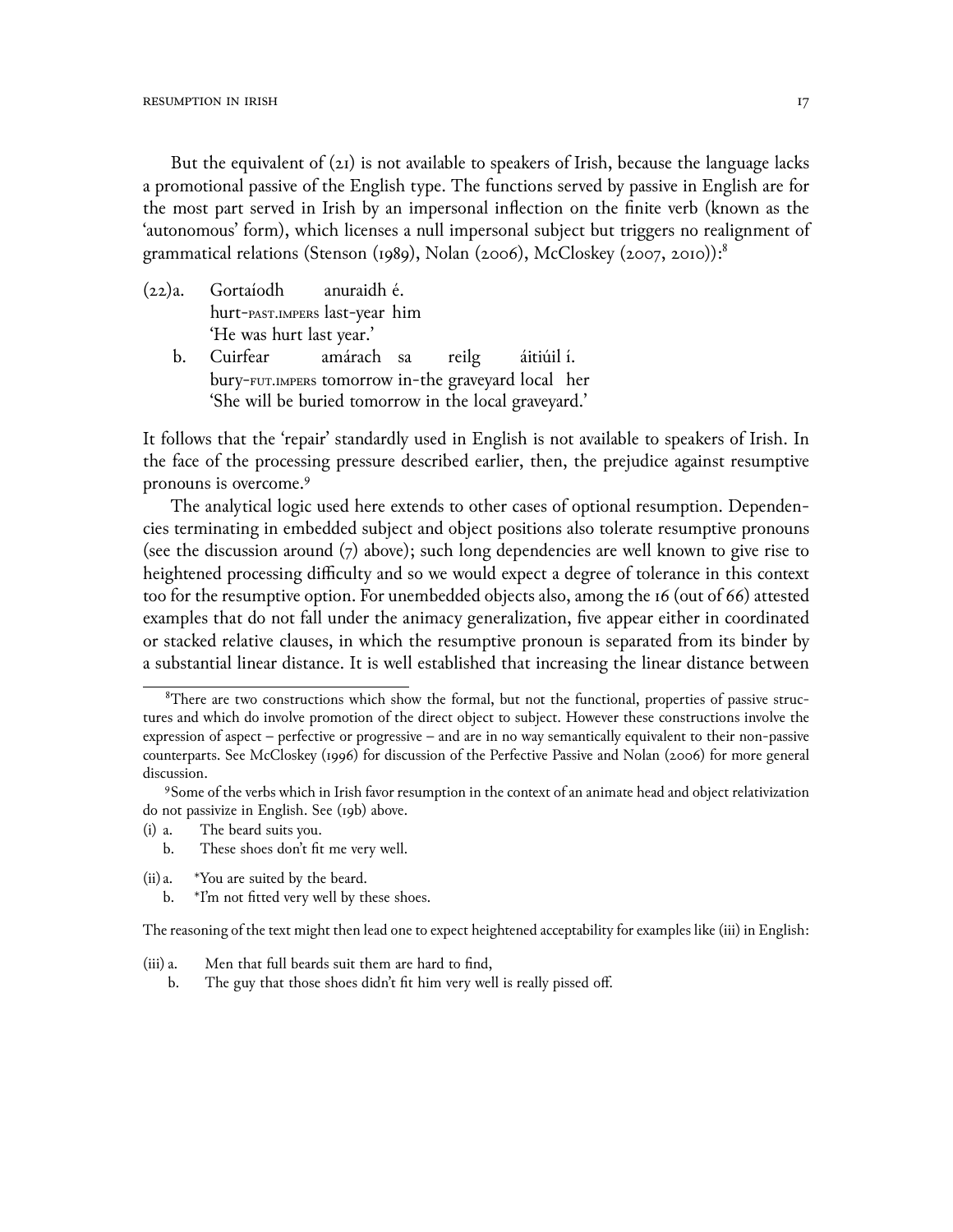filler and gap strains short-term memory resources and leads to processing pressures.

- $(23)$  COORDINATED RELATIVE CLAUSES
	- a. scamall dorchadais … a cloud darkness.gen c.wн leave.past on the moment and c.pro follow.past d'imigh ar an dtoirt agus ar lean fuarallas cold-sweat it é 'a cloud of darkness that dissipated immediately and which was followed by a cold sweat' CPCC 113
	- b. carraig a rock c.wн bare-cond on low-tide and c.pro cover-cond the high-tide it nochtfadh ar trá mhara agus go gclúdódh an lán mara í 'a rock that would reveal itself at low tide and which would be concealed by the high tide' croc 31
	- c. in dress wedding.gen my mother.gen c.pro.past come.past Nelly on-it in-the trunk ngúna bainise mo mháthar, ar tháinig Neilí air sa trunc agus ar and c.pro.past put.past she in safe-keeping for-me it years before that chuir sí i dtaisce dom é blianta roimhe sin 'in the wedding dress of my mother, which Nelly had come across in the trunk and which she had kept for me years before' NGTTS 128
- $(24)$  STACKED RELATIVE CLAUSES

ní c.neg-past be.past the change raibh an t-athrach ba lugha a smallest с.wн come.past on face tháinig ar ghnúis a his chomrádaidhe nach comrade c.neg.fin take.past he under-notice it dtug sé fá dear é 'there wasn't the slightest change that came over the face of his comrade that he didn't notice' and  $\frac{1}{2}$  am 63

If all of this can be maintained, we are left with a residue of  $\pi$  (out of 66) examples in which tolerance of the pronoun cannot be attributed to any processing pressure so far identified.<sup>10</sup>

The patterns observed so far can be summarized as in  $(25)$ :

- (25) *◦* When the grammar of Irish seems to offer a choice between using a gap and using a resumptive pronoun, speakers decline the option of using a pronoun by overwhelmingly large margins.
	- *◦* The extreme prejudice against pronouns is overcome under the kinds of conditions described by Hofmeister and Norcliffe (2ெ13) for resumptive pronouns in

<sup>&</sup>lt;sup>10</sup>Inanimacy (or perhaps non-agentivity) of the relative clause subject seems to play a role in some of these cases, both in Irish and in English. See footnote 7 above.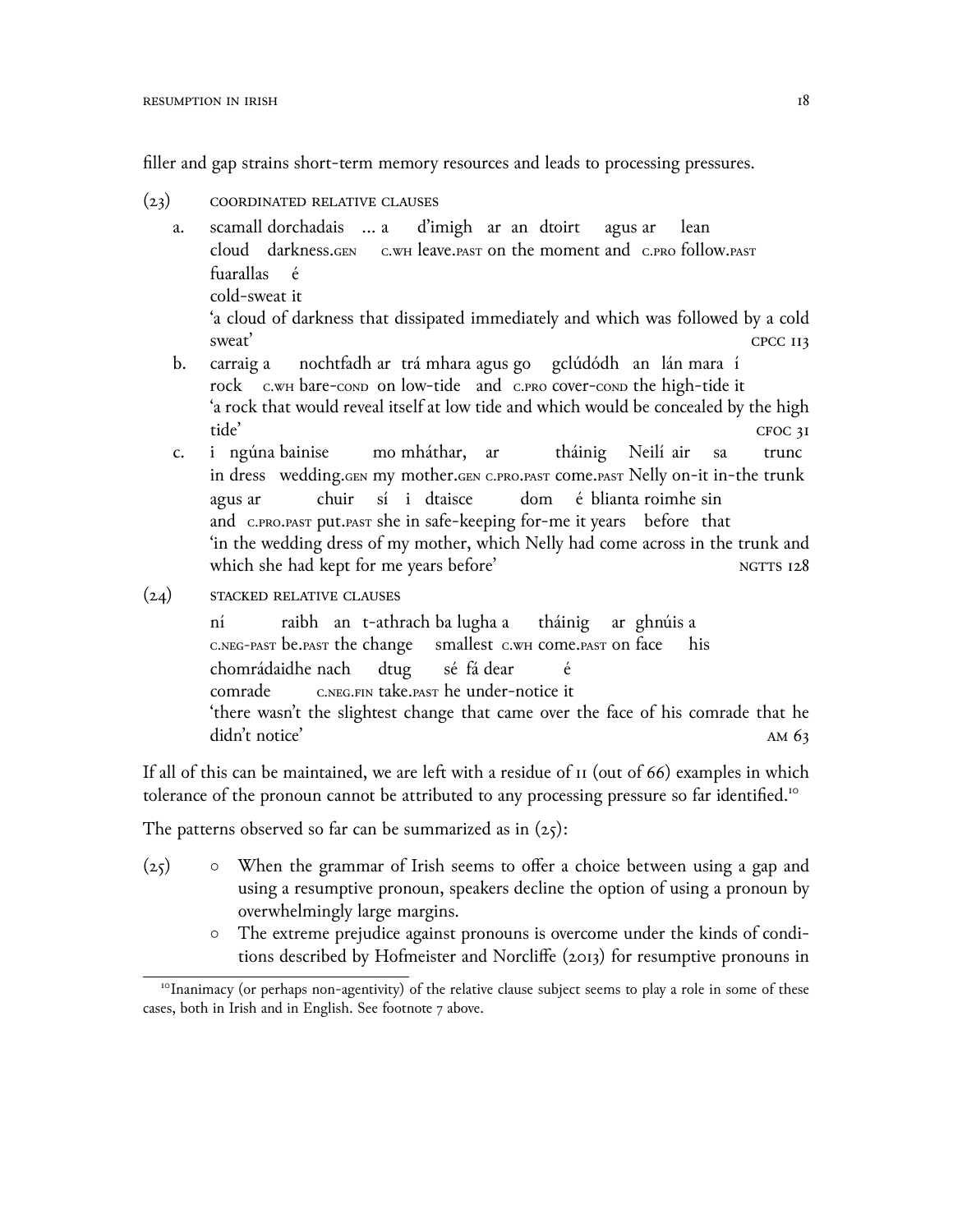English – hardly at all under light processing loads, more frequently at points of heightened processing pressure.

*◦* Even in this circumstance, however, if the embedded subject/object condition is representative, pronouns are used only in about 9% of cases in which they might in principle be used.

At this point the supposed distinction between 'intrusive resumption' languages and 'true resumption' languages begins to look suspect. If the grammar of Irish simply makes available a free choice between the two options (and this is how the distinction is usually characterized), it is very puzzling that there should be such a dramatic disparity in frequencies of use between the two options. And the ideas I have been relying on here to describe the Irish facts are exactly those used by Hofmeister and Norcliffe (2013) to describe 'intrusive' resumption in English. In fact the description of the Irish facts in  $(z_5)$  could well have been (apart from the first bullet point) a description of what it means to be an 'intrusive resumption' language.

But there is undeniably some difference with respect to resumption which distinguishes the grammar of Irish from the grammar of English. I return to the question of what that difference might be in the next (and final) section. In anticipation of that discussion, though, there are certain other facts which should be highlighted.

The calculations concerning optionality and relative frequency that we have principally been concerned with here so far are simply irrelevant in certain configurations. The list of such configurations is very unsurprising – in positions from which movement (on standard assumptions) is impossible, gaps never appear. So there are, as already reported, 165 examples in our corpus in which an ā-dependency reaches into an island. In none of those does a filler-gap dependency cross an island-boundary (see  $(5)$  and  $(6)$  above).<sup>11</sup>

Although the numbers are much smaller, the same is true for weak crossover configurations – of which there are 15 examples in our corpus, all of them involving resumption:

| (26) a. fear  ar fhág a bhean é                             |  |  |                                                                  |        |
|-------------------------------------------------------------|--|--|------------------------------------------------------------------|--------|
| man C.PRO.PAST leave.PAST his wife him                      |  |  |                                                                  |        |
| 'a man that his wife left him'                              |  |  |                                                                  | тс 164 |
| b. páistí ar thréig a n-athair-nó-a máthair-iad             |  |  |                                                                  |        |
|                                                             |  |  | children C.PRO.PAST leave.PAST their father or their mother them |        |
| 'children that their father or their mother abandoned them' |  |  |                                                                  | TS 135 |
|                                                             |  |  | c. fear eile  ar bhóg a thuarastal as an bhochtaineacht é        |        |
|                                                             |  |  | man other C.PRO.PAST lift.PAST his salary out-of the poverty     | him    |
| 'another man that his wages lifted him out of poverty'      |  |  |                                                                  | TD 138 |
|                                                             |  |  |                                                                  |        |

<sup>&</sup>lt;sup>11</sup>The same observations hold for what would in the absence of resumption be violations of the coordinate structure constraint. Here too there are no instances of filler-gap dependencies and resumption is the only option. Our corpus yields 2ெ examples of the relevant type.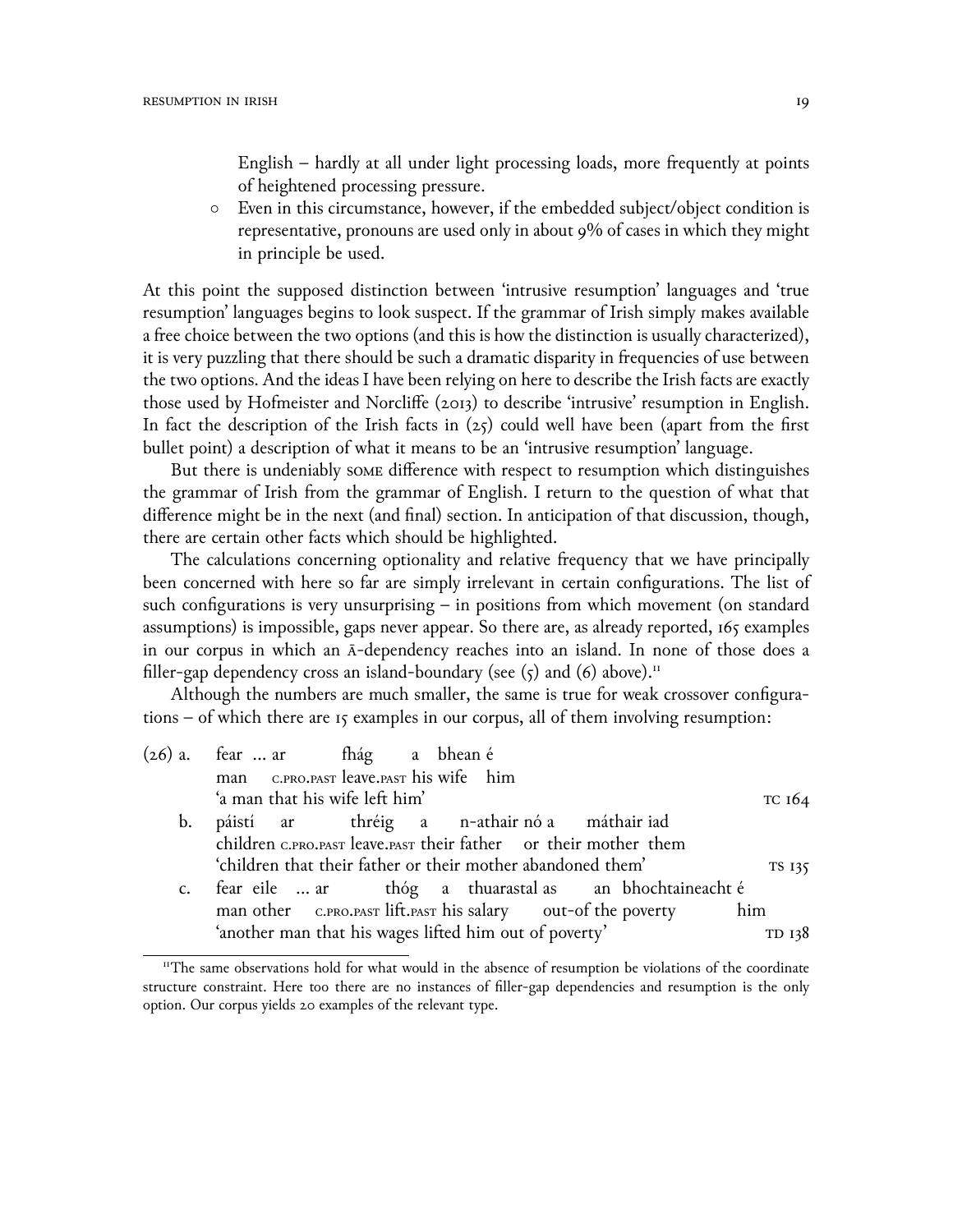d. fear … ar man c.pro.past follow.past his dog lean a mhadra go dtí an tsochraid é to the funeral him 'a man that his dog followed him to the funeral' dr 98

There is a reason why Tom Wasow in his dissertation (1972) named this effect the 'weak' crossover effect – in English at least, it is famously variable and famously hard to detect and measure. Weak it may be, but in Irish it seems to be strong enough to overcome the anti-pronominal prejudice, as we see in  $(26)$  and in the absence of corresponding examples containing gaps in direct object position. In every case that would have been a wco violation had there been movement from object position, the pattern in (26) emerges instead. The ill-formedness of movement in this context is furthermore confirmed by native speaker consultants. <sup>12</sup>

None of this departs from previous accounts and none of it is very surprising – as long as the relevant constraints (island constraints, the coordinate structure constraint, the weak crossover constraint) are part of the grammar of Irish rather than reflections of parsing pressures. It is important to remember that these apparently categorical effects contrast starkly with the preferences we have mostly been concerned with so far. Resumptive pronouns appear only in a small minority of such cases when in competion with gaps. Even when conditions favor object resumptives, for instance, it is easy to find examples in which the facilitative pronoun is not used, as in  $(27)$  and  $(28)$ . <sup>13</sup>

| (27)a.         | Fear farraige ná scanródh                                                         | faic |      |                  |
|----------------|-----------------------------------------------------------------------------------|------|------|------------------|
|                | man sea.GEN C.NEG.FIN frighten-conp anything                                      |      |      |                  |
|                | 'a seaman that wouldn't be frightened by anything'                                |      |      | GLL 9            |
| b.             | scairt chroíúil gáire ná-r fhreagair ach macalla i gciúnas na                     |      |      |                  |
|                | Cry hearty laughter.GEN C.NEG-PAST answer.PAST but echo in quiet the.GEN          |      |      |                  |
|                | reilige                                                                           |      |      |                  |
|                | graveyard.GEN                                                                     |      |      |                  |
|                | 'a hearty cry of laughter that was answered only by an echo in the silence of the |      |      |                  |
|                | graveyard'                                                                        |      |      | SD96             |
| (28)a.         | an sagart a mharaigh na Dúchrónaigh ina dhiaidh sin                               |      |      |                  |
|                | the priest c.wH kill. PAST the Black and Tans after                               |      | that |                  |
|                | 'the priest that the Black and Tans subsequently killed'                          |      |      | M <sub>23I</sub> |
| $\mathbf{b}$ . | na daoine a dhíbir Cromail ó thithe agus ó thalamh na                             |      |      |                  |
|                | the people c.wH expell.PAST Cromwell from houses and from land                    |      |      | the.GEN          |

 $12$ Though interestingly with a degree of variability comparable to that observable for English – compare  $(McCloskey (1990/2011: 119–111)$  with Duffield (1995: 165).

<sup>&</sup>lt;sup>13</sup>The datum that I would most like to have, but do not have, is a measure of the frequency of examples like (27) and (28) in the corpus discussed here.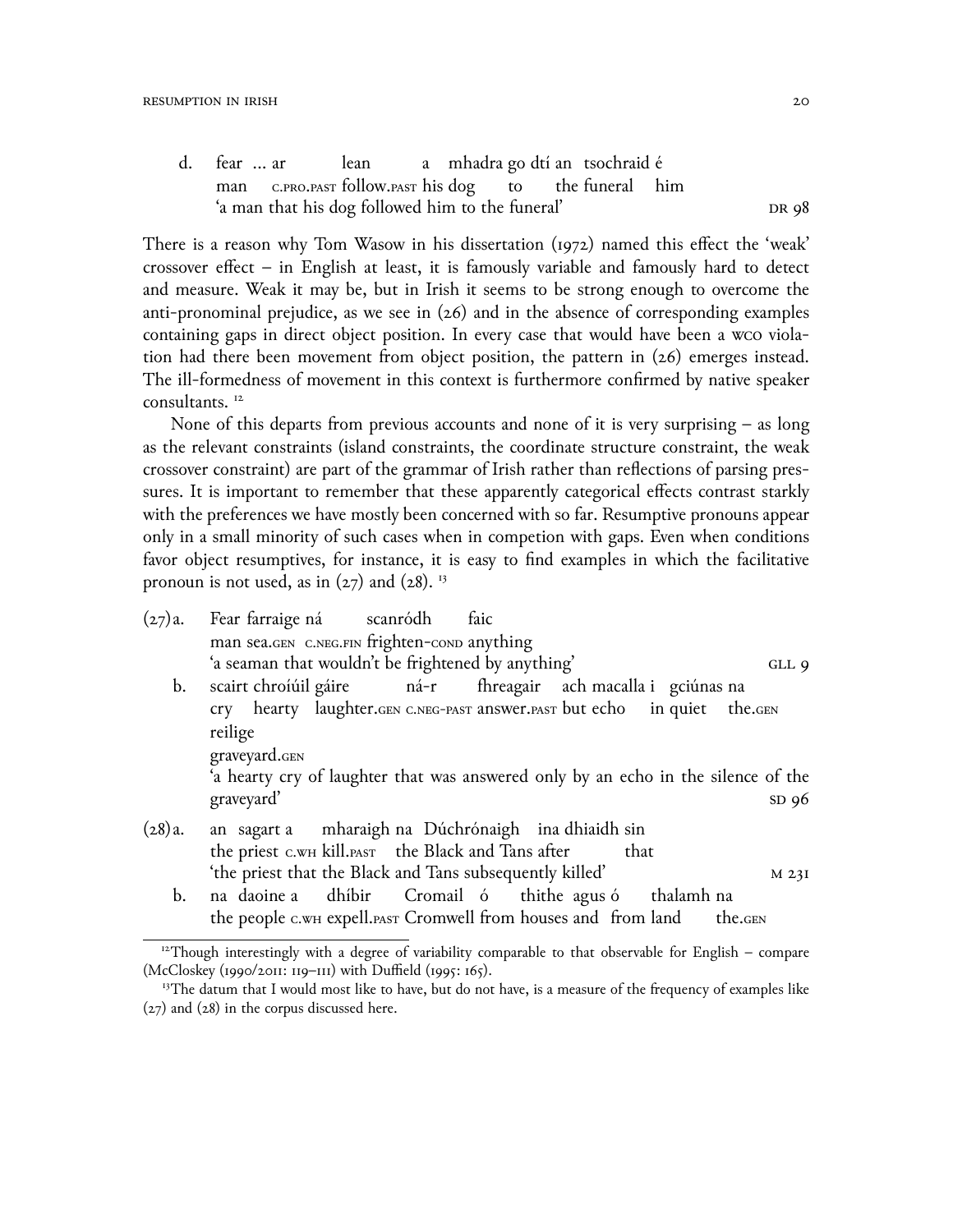$c$ .

| hÉireann                                                                |                 |
|-------------------------------------------------------------------------|-----------------|
| Ireland.GEN                                                             |                 |
| 'the people that Cromwell expelled from the houses and land of Ireland' | AT 18           |
| fear a thóg mé den bhóthar in aice le Ros Cré                           |                 |
| man c.wH lift.past I of-the road near Roscrea                           |                 |
| 'a man that I gave a lift to on the road near Roscrea'                  | SD <sub>3</sub> |

# 5 THE THEORETICAL AND TYPOLOGICAL LANDSCAPE

Where does all of this leave us in the task of understanding the crosslinguistic typology of resumption? The clearest conclusion seems to be that a simple distinction between languages in which resumption is grammaticized and languages in which resumption is 'intrusive' hardly does justice to the complexity of the facts, which are much richer and more interesting than this would suggest. The 'grammaticized' resumptive pronouns of Irish seem to be disfavored to the same degree and for the same reasons as the 'intrusive' resumptive pronouns of English, and the factors which work against the anti-pronominal prejudice seem to be similar in the two languages.

And Irish does not seem to be exceptional in this. Similarly complex patterns seem to hold for other 'true resumption' languages. Ariel (1999) presents a corpus-based study of direct object resumption in Hebrew whose results seem to be very close to those reported here for Irish  $(10\%$  resumption, 90% gaps in unembedded direct object position). Farby et al. (2010), furthermore, report the results of an acceptability study in Hebrew which mirror the frequency results reported here for Irish in the sense that, outside islands, resumptive pronouns are judged less acceptable (by a small but measurable and reproducible margin) than gaps in the same position, particularly for unembedded direct objects. Meltzer-Asscher et al. (2015) confirm and refine the finding.<sup>14</sup> More recently Tucker et al.  $(2016)$  report a very complex set of facts for Modern Standard Arabic (based on two acceptability studies); among their clear conclusions however (p. 36) is 'that resumption is dis-preferred in certain long-distance dependencies,' and that 'in certain grammatical corners, a grammaticalized resumption language can behave like an intrusive resumption language in penalizing the presence of a pronoun'.

But there is clearly some relevant difference between the grammar of Irish and the grammar of English. And interestingly, as our brief overview at page 2 above makes clear, those differences center on the category c. The complementizer c.pro triggers dependent forms on verbs which appear to its immediate right, the complementizer c.wH does not. The com-

<sup>14</sup>Inside islands, both studies found that resumptive pronouns were judged more acceptable than gaps, consistent with what has been reported for Irish over many years and consistent with our corpus-based findings here.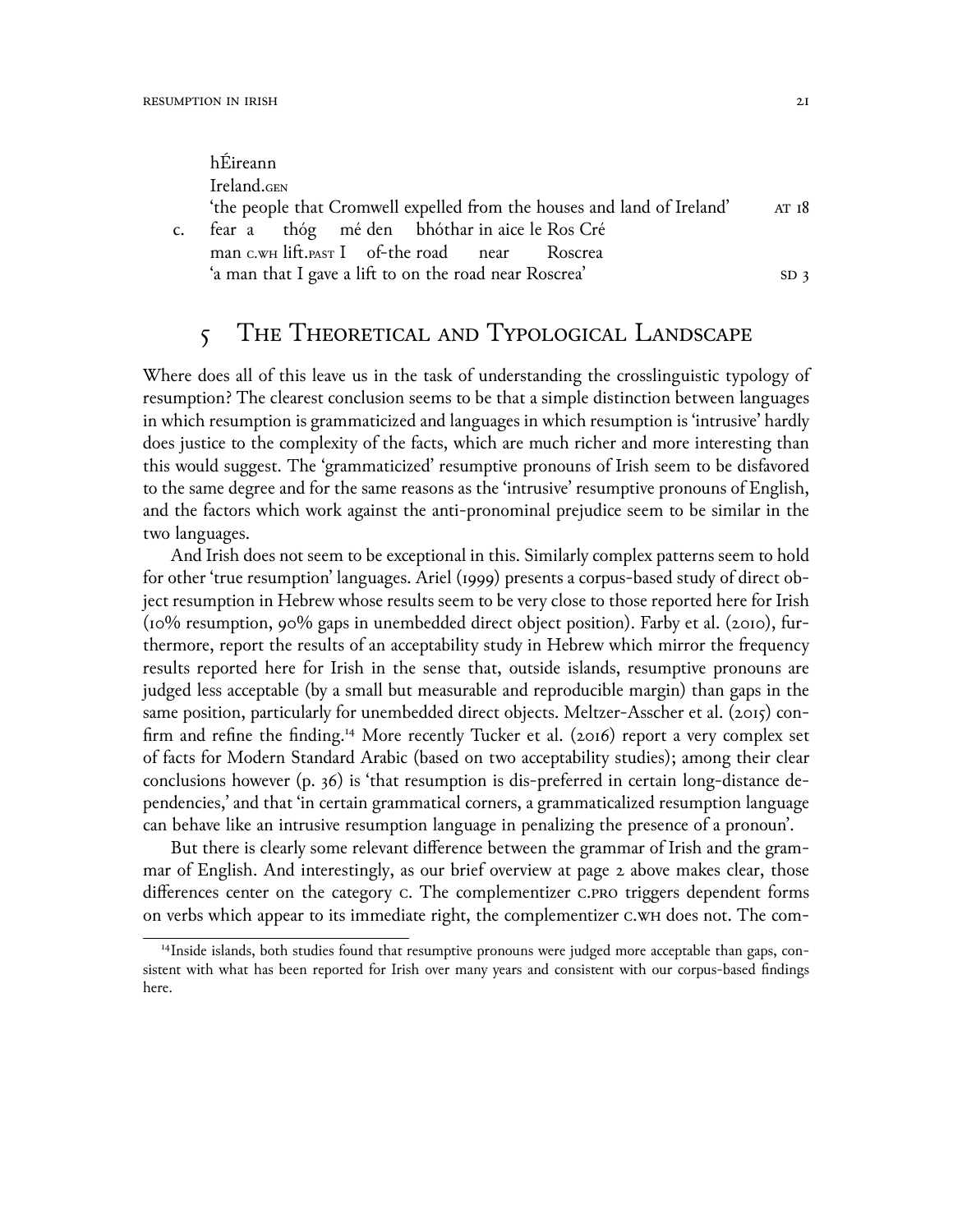plementizer C.WH (but not the complementizer C.PRO) optionally triggers the appearance of WH-forms (so-called 'relative' forms) of verbs to its immediate right (as seen in  $(29)$ ):

|    | (29)a. an luach-a shíleas tú is                                |  |         | fiú | thú |  |  |
|----|----------------------------------------------------------------|--|---------|-----|-----|--|--|
|    | the price C.WH think-PRES.WH YOU C.WH-COP.PRES WOrth you       |  |         |     |     |  |  |
|    | 'the price that you think you are worth'                       |  |         |     |     |  |  |
| b. | an freagra is dóiche a gheobhas tú uaidh                       |  |         |     |     |  |  |
|    | the answer c.wH-cop.pres probable c.wH get-FUT.WH you from-him |  |         |     |     |  |  |
|    | 'the answer that it's probable you'll get from him'            |  | CNM II5 |     |     |  |  |

Such morphological effects must be linked with whatever properties give rise to the syntax of filler-gap dependencies (successive-cyclicity, island-effects, across the board effects, weak crossover especially), none of which show themselves in clauses headed by C.PRO. All of this is relatively straightforwardly accomplished if we take it that the complementizer c.wH in Irish is defined in part by whatever combination of morphosyntactic features is implicated in the creation of filler-gap dependencies (C.WH is a driver of movement to its specifier position in the theories within which I have mostly worked).

C.PRO shows none of these properties and so must be distinguished from C.WH. It is also distinguished from the default declarative complementizer go by the fact that it characteristically appears in  $\bar{A}$ -binding structures. In McCloskey (2002) and in ongoing work I have argued that the best way to capture this three-way distinction is as in  $(30)$ :

 $(30)a$ . c whose specifier is unfilled is realized as go.

- $\mathbf{b}$ . c whose specifier is filled by way of movement (INTERNAL MERGE) is realized as C.WH.
- C whose specifier is filled by EXTERNAL MERGE is realized as C.PRO.  $\mathsf{C}$ .

Questions arise about how precisely these proposals should be implemented, but (30), as it stands, is probably sufficient for our present purposes. On the view encapsulated in (30), the connection between choice of C.PRO and use of a resumptive pronoun, is indirect (see also Duffield  $(1995)$ ; among the elements which can be merged in the specifier of c (triggering appearance of C.PRO) is an element which will often ultimately end up binding a pronoun which it happens to find in its scope. But other possibilities are also open. In particular, certain high-attaching adverbials, such as reason adverbials, may satisfy (30c) in the absence of either movement or resumption:

 $(31)$ Cad chuige  $a-r$ éirigh tú as? why c.PRO.PAST rise you out-of-it 'Why did you resign?'

In addition, the variable that is critical for semantic well-formedness can be supplied not by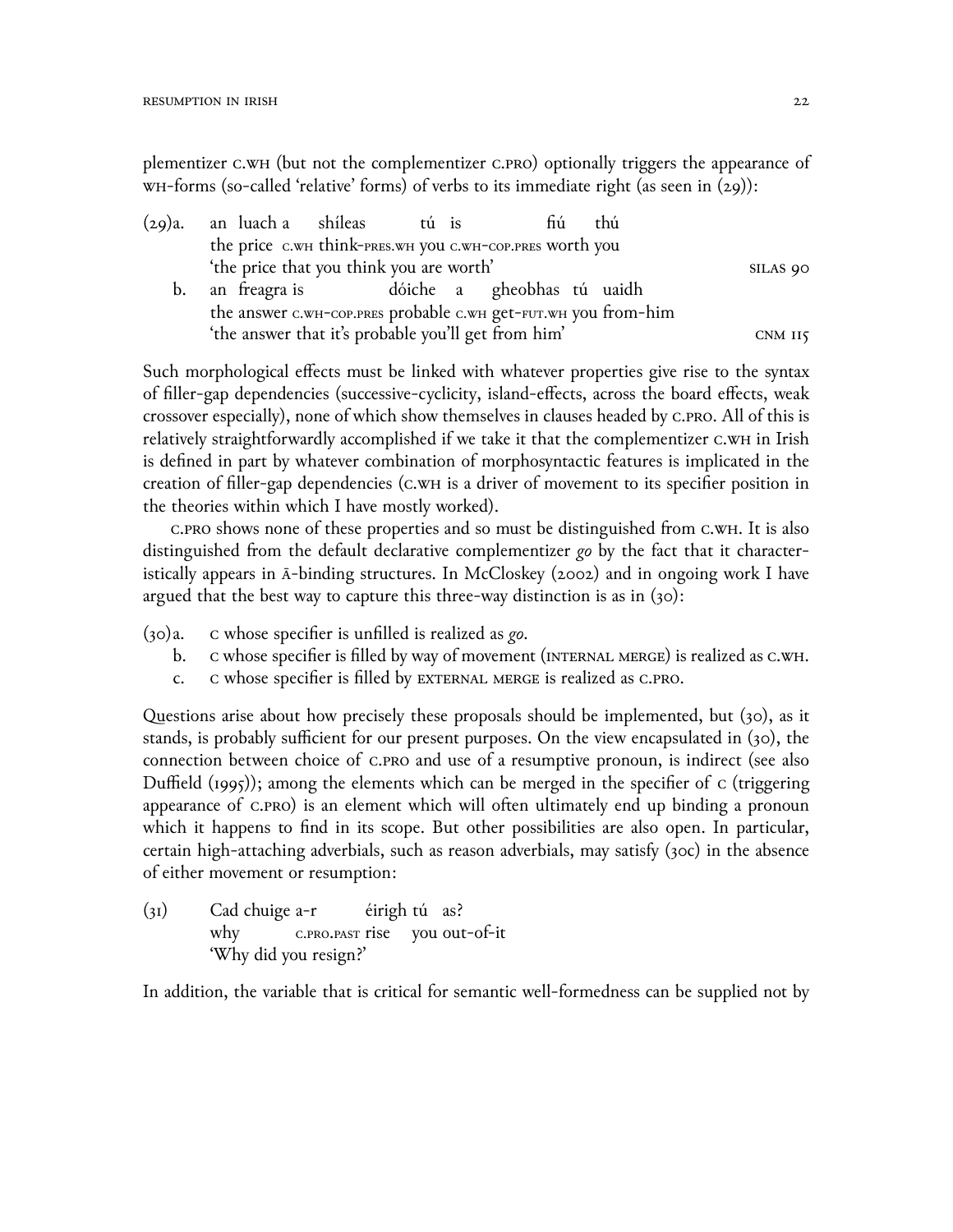a pronoun but rather by the implicit argument of a relational noun (or a noun which can be coerced relatively easily into a relational interpretation), as seen in (32):

| (32)a.      | Chuir sé an cheist uirthi a raibh faitíos air roimh an bhfreagra.                    |
|-------------|--------------------------------------------------------------------------------------|
|             | put he the question on-her c.pro was fear on-him before the answer                   |
|             | 'He put the question to her that he was afraid of the answer.' NGTTS 32              |
| b.          | obair sheasta aige anois a raibh sé ag déanamh pá mhaith                             |
|             | work steady at-him now c.PRO Was he make PROG pay good                               |
|             | 'and he now had steady work that he was making good pay'<br>IM 123                   |
| $C_{\star}$ | Seo é an fadcheirnín a-r hiarradh ormsa focla na n-amhrán                            |
|             | this it the LP record c.PRO.PAST ask-IMPERS.PAST ON-me words the.GEN SONGS.GEN       |
|             | a scríobh.                                                                           |
|             | Write-NONFIN                                                                         |
|             | 'this is the LP that I was asked to write out the words of the songs'<br>SOH 263     |
| d.          | Má bhí fear ann a raibh bean 'e dhíobháil sa teach                                   |
|             | if be PAST man in-it c.PRO be PAST woman of need in-the house                        |
|             | 'if there was a man that there was a need for a woman in the house'<br><b>UAN 19</b> |
| e.          | seanbhallaí loma uaigneacha a bhfuil an t-eidheann agus an caonach ag                |
|             | old-walls bare lonely c.PRO be-PRES the ivy and the moss<br>PROG                     |
|             | fás taobh amuigh agus neantóga taobh istigh                                          |
|             | grow side out and nettles side in                                                    |
|             | 'lonely bare old walls that there's ivy and moss growing outside and nettles inside' |
|             |                                                                                      |
|             | CCH <sub>2</sub>                                                                     |

Crucially, in such cases the relation between the relative clause head and the variable it binds is not island-sensitive. In (33), the implicit variable associated with the noun *crann* (tree) and bound by the relative clause head *ull* (apples), is contained within a WH-island (a cleft clause):

 $(33)$ about soul c.wн go-cond prog pick anam a raghadh ag priocadh úll apples c.neg.fin-cop.pres in-his garden nach ina ghairdín féin a self c.wн grow.past the tree d'fhás an crann 'about a spirit that would go picking apples that it wasn't in his own garden that the tree grew'  $N$ BN 162

A crucial consequence of this view is that in a clause headed by c.pro there is no morphosyntactically visible connection at all between the resumptive pronoun (if there is one) and its ultimate binder; rather, there is a purely semantic relation of variable-binding.<sup>15</sup> This is why

<sup>&</sup>lt;sup>15</sup>This view is at least apparently at odds with much current work on resumption which, on the basis of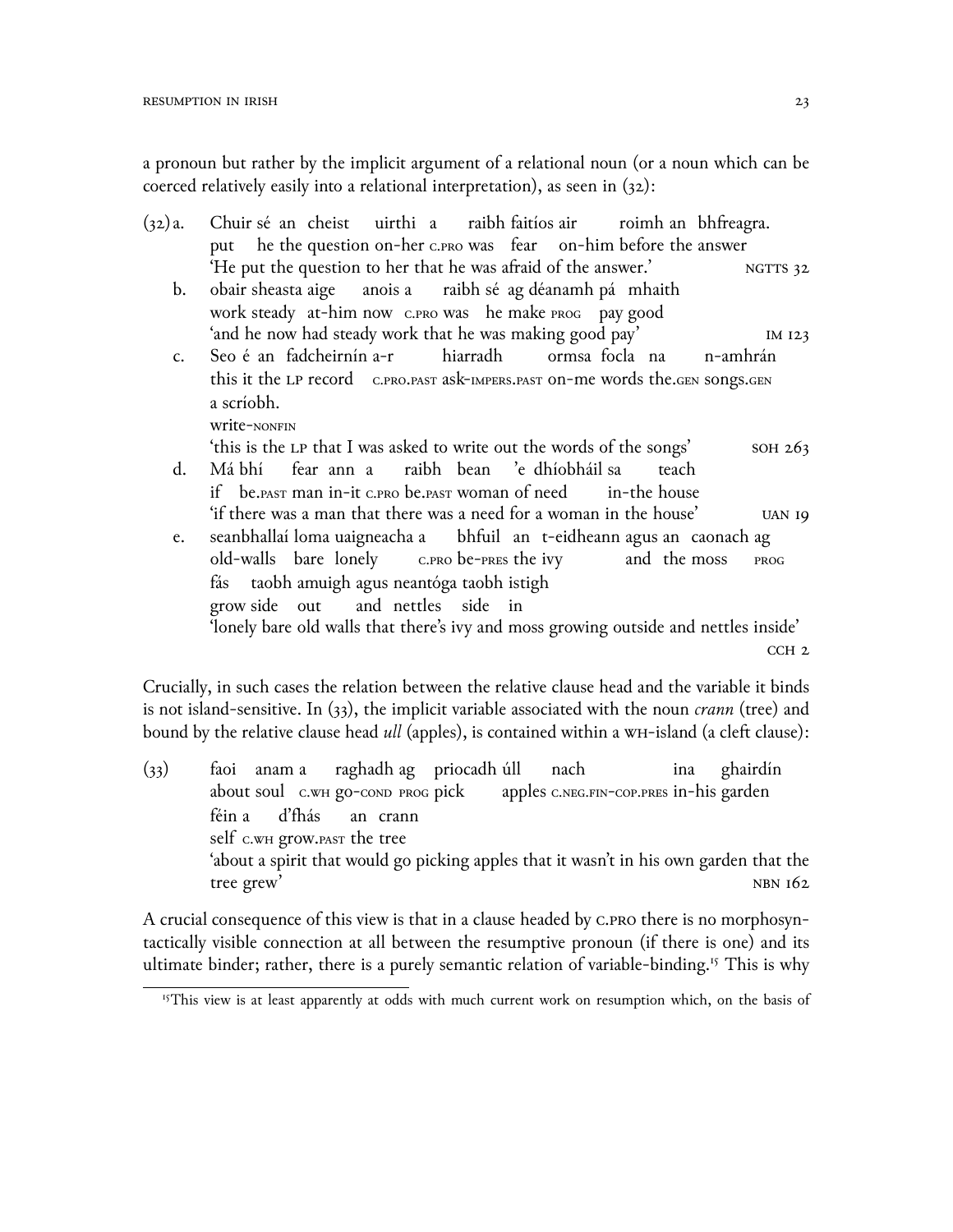resumption is useful (it is not bound by the kinds of locality restrictions that govern syntactic relations like agreement and movement) and it is why it is ordinary – resumptive pronouns are just pronouns that enter into the the kinds of semantic and pragmatic interactions that all pronouns enter into.

For our purposes here, a consequence that should be highlighted is that we now expect no difference in status between the resumptive pronouns of English, say, and the resumptive pronouns of Irish. Neither language has in its grammar a paragraph devoted to the topic of resumption.

Their grammars do, of course, differ however in relevant ways: in the inventory of celements that they possess. In English, all of the complementizers which appear in ā-binding configurations are elements which force movement into their specifier positions. It follows that for a relative clause which includes a relativization site within an island (or in any position from which movement is impossible) there are no good outcomes. Derivations can either violate the selectional properties of the crucial complementizer, or they can include derivational steps which violate conditions on movement. All outcomes will be ill-formed to one degree or another, depending on the exact calculus by which degrees of ill-formedness for island violations are determined.

Irish will be different. If in a given structure the complementizer c.pro is deployed, movement will be impossible. But basic principles of semantic composition will require that there be a variable within the clause headed by c.pro. That variable may come in the syntactic guise of a pronoun, or it may be found in the implicit variable associated with relational or quasirelational nouns, as in  $(32)$  and  $(33)$ . On this view, there is no reason to expect any difference in status between English resumptive pronouns and Irish resumptive pronouns. Both should be subject to the prejudice which discriminates against ā-bound pronouns and both should feel the small amelioriation effects identified by Hofmeister and Norcliffe (2ெ13) when they appear in positions or regions associated with heightened processing difficulty. The structures which contain those pronouns, however, will be crucially different in the two languages. An example of unembedded object resumption in Irish (like  $(34)$ , for instance, repeated from  $(11)$ ) above):

| (34) | jab a-r                                      |  |                                      | fhág an oiread sin oibrithe é |        |
|------|----------------------------------------------|--|--------------------------------------|-------------------------------|--------|
|      | job c.pro.past leave.past so many vorkers it |  |                                      |                               |        |
|      |                                              |  | 'a job that so many workers left it' |                               | AT 138 |

will be assessed in the following way: it is syntactically and semantically fully well-formed, but in reacting to it, speakers will be aware that because of the anti-pronominal prejudice

evidence from apparent reconstruction effects, assumes that resumptive elements (or some resumptive elements) are derived by movement. See McCloskey (2015) for an overview and for a particularly persuasive case see Sichel  $(2014).$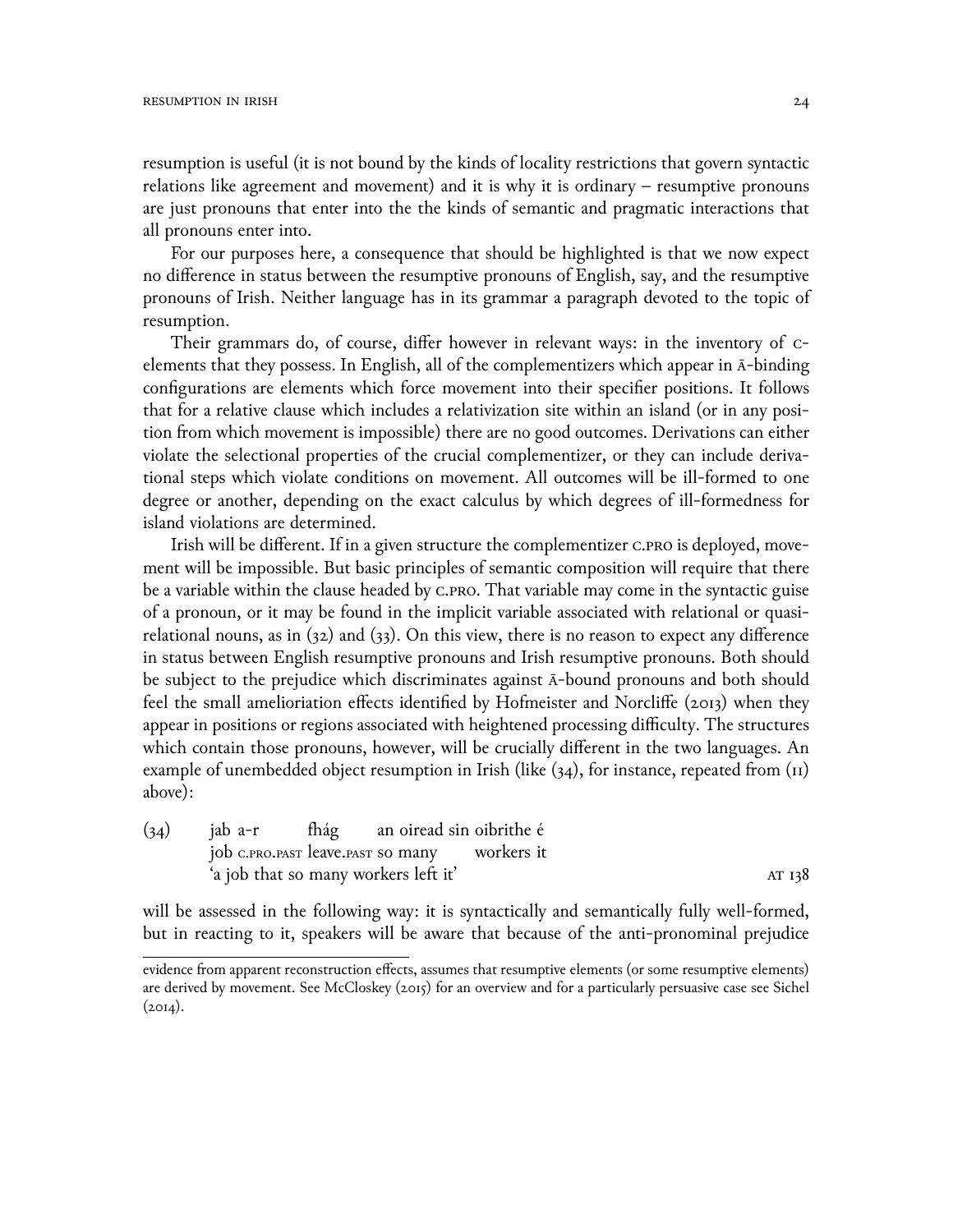it should be infrequent (an awareness that their experience of the language will amply bear out), its rarity in this case un-modulated by the kinds of processing effects discussed earlier. The anti-pronominal prejudice, on this view, is a bias influencing the work done by the system of production, one that is finely tuned by the nuances of linguistic experience and finely sensitive to issues of processing pressure. The corresponding English example (the translation of  $(34)$ ) will be syntactically ill-formed (because it fails to respect the requirements of the complementizer) and will in addition be subject to the same anti-pronominal prejudice as the Irish example.

These of course are quite subtle predictions, but they hardly seem crazy. My own experience with native speaker consultants over the years has been that they will respond to examples like  $(34)$  by saying something like: 'Well you could say it that way, but you probably wouldn't.' It's not clear to me how that reaction would be transduced into a number on a 7-point acceptability scale, but it may be that this is the kind of effect identified for Hebrew by Meltzer-Asscher et al. (2015) and described in the following terms  $(p, 71)$ :

gapped versions of the sentences … received higher ratings than the rp versions even when items were auditorily presented. Although the difference in ratings was small (*∼*ெ.5 points on a 7-point scale) it was consistent and reliable. This suggests that in general gaps and RP's are both acceptable, but that nonetheless the alternation between gaps and RP's is not completely free in Hebrew, as there is a slight preference for gaps. Given that in Ariel's (1999) corpus, 90% of object relative clauses included a gap and only 10% a resumptive, one might have expected a larger difference …

Morgan and Wagers  $(2015)$ , by contrast, replicate earlier studies in finding English resumptive pronouns 'highly unacceptable and nearly uniformly so across varying syntactic contexts'.

## 6 Conclusion

The principal empirical goal of this paper has been to clarify the status of Irish with respect to the contrast between 'intrusive resumption' languages and 'true resumption' languages. The empirical picture that emerges seems to be very consistent with results that are emerging for other languages thought to be among the 'true resumption' languages. The overall picture suggests a more nuanced view of what the difference is between 'intrusive resumption' and 'true resumption'. In making sense of the empirical landscape, issues about the interactions among grammaticality, frequency, production, and processing quickly come to the fore  $-$  in subtle and useful ways. The deepest mystery in all of this, though, it seems to me, is why there should be an anti-pronominal prejudice and why it should have such force. This is the question of section 3.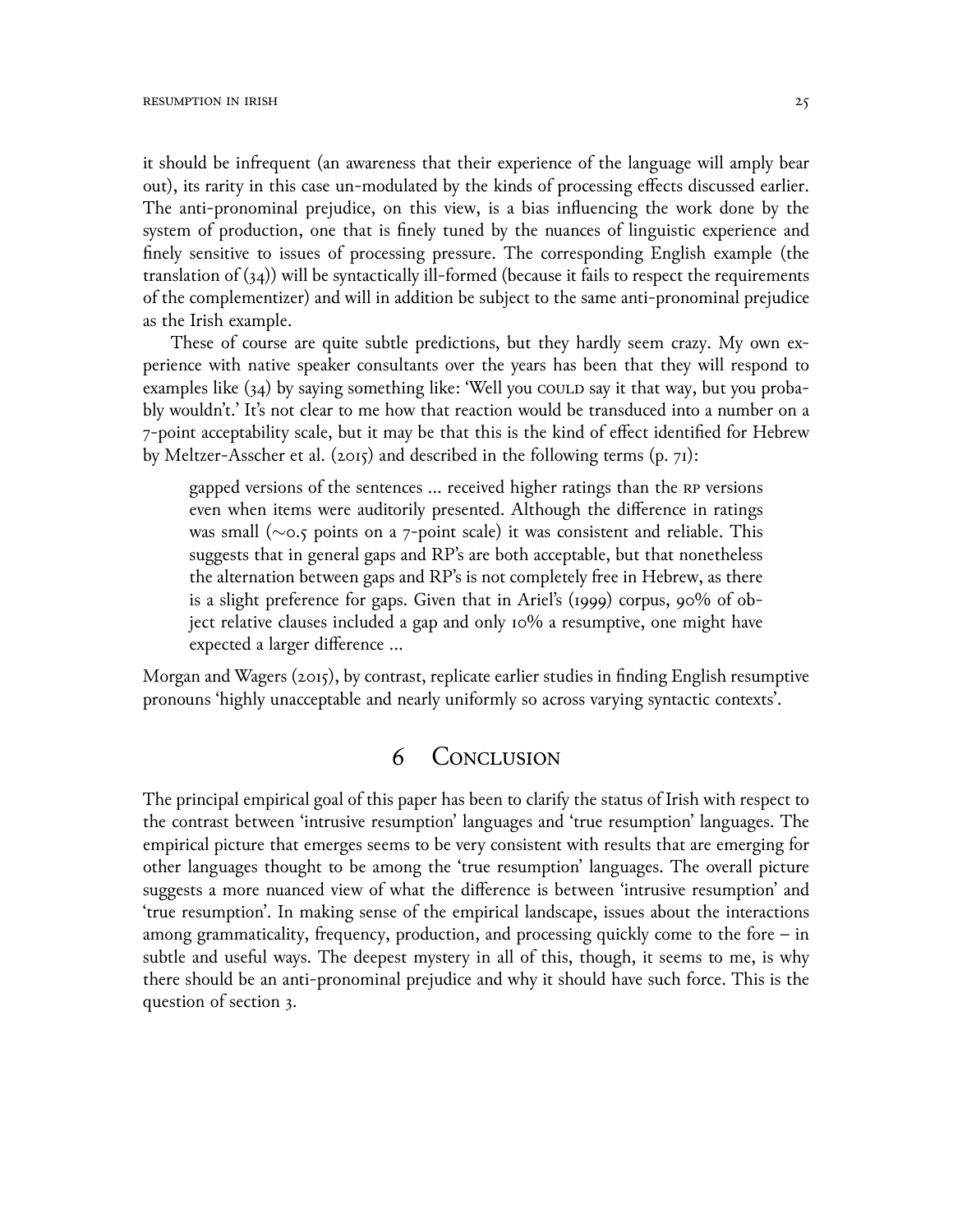### **REFERENCES**

Ackerman, Lauren, Michael Frazier, and Masaya Yoshida. 2014. Resumptive pronouns salvage island violations in forced choice tasks. Poster presented at the cunள Sentence Processing Conference. Available for download at:

http://gradstudents.wcas.northwestern.edu/~lma777/research.html.

- Acquaviva, Paolo. 2ெ14. The categories of Modern Irish verbal inflection. *Journal of Linguistics* 5ெ:537–586.
- Aissen, Judith. 1999. Markedness and subject choice in Optimality Theory. *Natural Language and Linguistic Theory* 17:673–671.
- Alexopoulou, Theodora. 2006. Resumption in relative clauses. Natural Language and Lin*guistic Theory* 24:57–111.
- Alexopoulou, Theodora. 2010. Truly intrusive: Resumptive pronouns in questions and relative clauses. In *Exploring the left periphery*, ed. by Kleanthes Grohman and I. M. Tsimpli, 485– 505. Special issue of *Lingua* 120.3.
- Alexopoulou, Theodora, and Frank Keller. 2007. Locality, cyclicity and resumption: At the interface between the grammar and the human sentence processor. *Language* 83:110-160.
- Anonymous. 196ெ. *Graiméar Gaeilge na mBráithre Críostaí*. Baile Átha Cliath: Mac an Ghoill Teo.
- Ariel, Mira. 1999. Cognitive universals and linguistic conventions: The case of resumptive pronouns. *Studies in Language* 23:217–269.
- Asudeh, Ash. 2004. Resumption as resource management. Doctoral dissertation, Stanford University.
- Asudeh, Ash. 2ெ12. *The logic of pronominal resumption*. Oxford, United Kingdom: Oxford University Press.
- Bader, Markus, and Michael Meng. 1999. Subject-object ambiguities in German embedded clauses: An across the board comparison. *Journal of Psycholinguistic Research* 28:121–143.
- Beltrama, Andrea, and Ming Xiang. 2016. Unacceptable but comprehensible: the facilitation effect of resumptive pronouns. *Glossa: A Journal of General Linguistics* 1:1–24.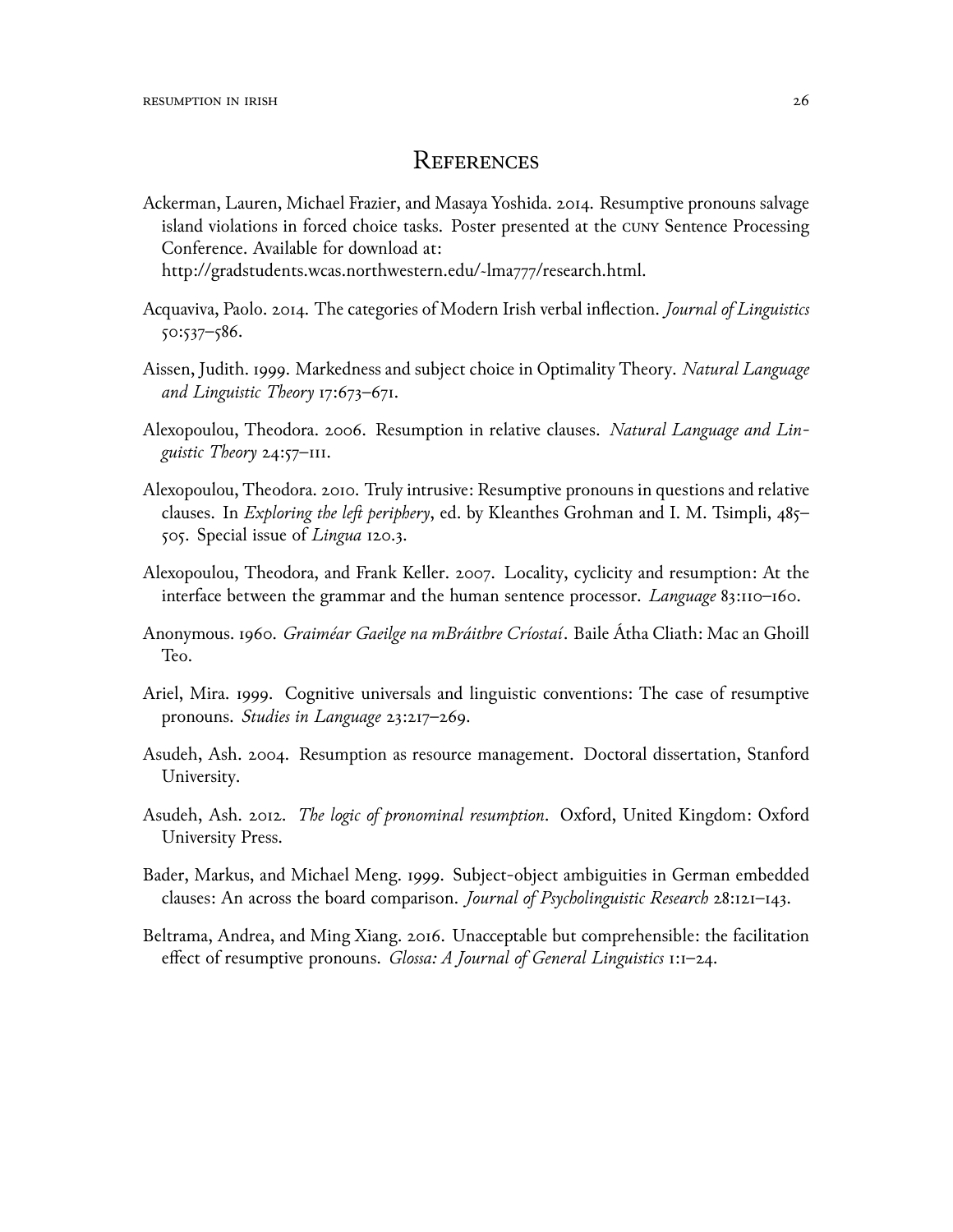- Bennett, Ryan. 2008. English resumptive pronouns and the highest subject restriction. Manuscript, Yale University. Paper presented at the Trilateral Linguistics Weekend  $(r_{REND})$ , ucsc, May 10th 2008.
- Borer, Hagit. 1984. Restrictive relatives in Modern Hebrew. *Natural Language and Linguistic Theory* 2:219–26ெ.
- Cann, Ronnie, Tami Kaplan, and Ruth Kempson. 2005. Data at the grammar-pragmatics interface: The case of resumptive pronouns in English. *Lingua* 115:1551–1577.
- Chao, Wynn, and Peter Sells. 1983. On the interpretation of resumptive pronouns. In *NELS 13: Proceedings of the 13th Annual Meeting of the North-Eastern Linguistics Society*, ed. by Peter Sells and Charles Jones, 47–61. Department of Linguistics, University of Massachusetts, Amherst: GLSA.
- Chomsky, Noam. 1986. *Knowledge of language*. New York, New York: Praeger Publishers.
- Clemens, Lauren, Gregory Scontras, and Maria Polinsky. 2012. English does not have resumptive pronouns: A cross-sentential account of English resumption. Paper presented at the 87th Annual Meeting of the Linguistic Society of America, Boston Massachusetts, January 3rd–6th 2012.
- Crain, Steven, and Janet D. Fodor. 1985. How can grammars help parsers? In *Natural language parsing*, ed. by David Dowty, Lauri Karttunen, and Arnold Zwicky, 94–128. Cambridge, United Kingdom: Cambridge University Press.
- Doron, Edit. 1982. On the syntax and semantics of resumptive pronouns. In *Texas Linguistics Forum*, volume 19, 1–48. Austin, Texas: Department of Linguistics, University of Texas at Austin.
- Duffield, Nigel. 1995. *Particles and projections in Irish syntax*. Boston, Massachusetts: Kluwer.
- Erteschik-Shir, Nomi. 1992. Resumptive pronouns in islands. In *Island constraints: Theory, acquisition and processing*, ed. by Helen Goodluck and Michael Rochemont, 89–108. Dordrecht: Kluwer Academic Publishers.
- Farby, Shira, Gabi Danon, Joel Walters, and Michael Ben-Shachar. 2010. The acceptability of resumptive pronouns in Hebrew. In *IATL 26: Proceedings of the 26th Annual Meeting of the Israeli Assocation for Theoretical Linguistics*, ed. by Y. N. Falk. Israeli Association for Theoretical Linguistics. Available at http://linguistics.huji.ac.il/IATL/26/TOC.html.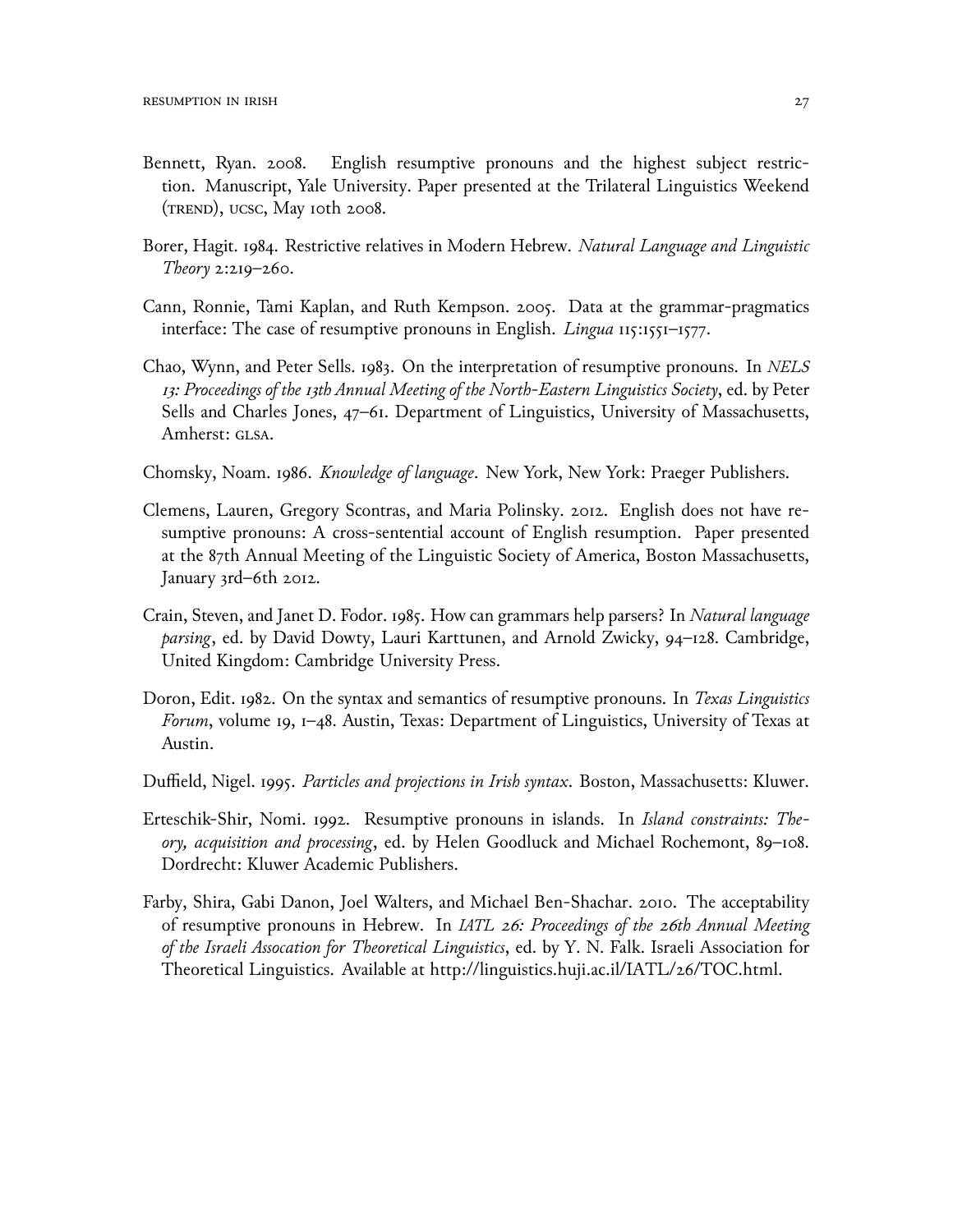- Ferreira, Fernanda, and Benjamin Swets. 2005. The production and comprehension of resumptive pronouns in relative clause 'island' contexts. In *Twenty-first century psycholinguistics: Four cornerstones*, ed. by Anne Cutler, 263–278. Mahwah, New Jersey: Lawrence Erlbaum Associates.
- Frazier, Lyn. 1987. Syntactic processing: Evidence from Dutch. *Natural Language and Linguistic Theory* 5:519–61ெ.
- Gennari, Silvia, and Maryellen MacDonald. 2008. Semantic indeterminacy in object relative clauses. *Journal of Memory and Language* 58:161–187.
- Gennari, Silvia P., and Maryellen C. MacDonald. 2009. Linking production and comprehension processes: The case of relative clauses. *Cognition* 111:161–187.
- Georgopoulos, Carol. 1991. *Syntactic variables: Resumptive pronouns and Ā-binding in Palauan*. Studies in Natural Language and Linguistic Theory 24. Dordrecht: Kluwer Academic Publishers.
- Givón, Talmy. 1975. *On the role of perceptual clues in Hebrew relativization*, volume 2.8 of *Afroasiatic Linguistics*. Los Angeles, California: Undena Publications.
- Han, Chung-hye, Noureddine Elouazizi, Christina Galeano, Emrah Gorgulu, Nancy Helberg, Jennifer Hinnell, Meghan Jeffrey, Kyeong min Kim, and Susannah Kirby. 2012. Processing strategies and resumptive pronouns in English. In *WCCFL 30: Proceedings of the 30th West Coast Conference on Formal Linguistics*, ed. by Nathan Arnett and Ryan Bennett, 153–161. Cascadilla Proceedings Project, Somerville, Massachusetts: Cascadilla Press.
- Hawkins, John A. 1994. *A performance theory of order and constituency*. Cambridge, United Kingdom: Cambridge University Press.
- Hawkins, John A. 1999. Processing complexity and filler gap dependencies across grammars. *Language* 75:244–285.
- Heestand, Dustin, Ming Xiang, and Maria Polinsky. 2009. Resumption still does not rescue islands. Manuscript, Harvard University and University of Victoria.
- Hofmeister, Philip, and Elizabeth Norcliffe. 2013. Does resumption facilitate sentence comprehension? In *The core and the periphery: Data-driven perspectives on syntax inspired by Ivan A. Sag*, ed. by Philip Hofmeister and Elizabeth Norcliffe, 225–246. Stanford, California: csli Publications.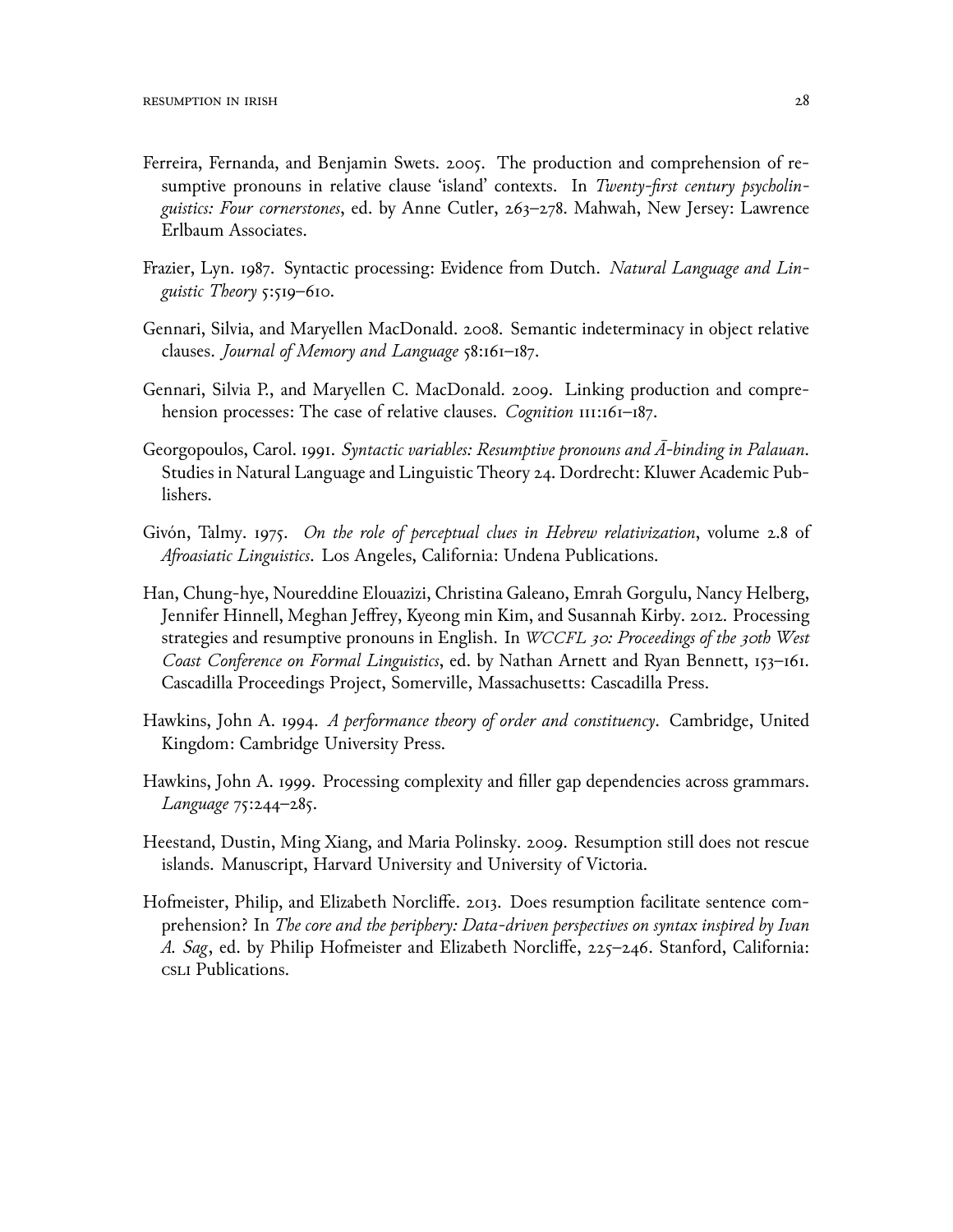- Hopper, Paul J., and Sandra A. Thompson. 1980. Transitivity in grammar and discourse. *Language* 56:251–299.
- Hoyne, Mícheál. 2ெ16. Structural ambiguity and resumptive pronouns: The pragmatics of the transitive 'direct' and 'indirect' relatives in Modern Irish. *Journal of Celtic Linguistics* 17:31–95.
- Kaan, Edith. 1996. Processing subject-object ambiguities in Dutch, volume 20 of Groningen *Dissertations in Linguistics*. Groningen, the Netherlands: Rijksuniversiteit Groningen.
- Keenan, Edward, and Bernard Comrie. 1977. Noun phrase accessibility and universal grammar. *Linguistic Inquiry* 8:63–99.
- Kroch, Anthony. 1981. On the role of resumptive pronouns in amnestying island violations. In *CLS 17: Papers from the 17th Regional Meeting of the Chicago Linguistic Society*, 125–135. Chicago, Illinois: Chicago Linguistic Society.
- Landau, Idan. 2009. *The locative syntax of experiencers*. Cambridge, Massachusetts: MIT Press.
- Lee, Ming-Wei. 2004. Another look at the role of empty categories in sentence processing (and grammar). *Journal of Psycholinguistic Research* 33:51–73.
- Lowder, Matthew W., and Peter C. Gordon. 2014. Effects of animacy and noun-phrase relatedness on the processing of complex sentences. *Memory and Cognition* 42:794–8ெ5.
- Mac Giolla Phádraig, Brian. 1963. *Réchúrsa gramadaí*. Baile Átha Cliath: Brún agus Ua Nualláin.
- Macdonald, Maryellen. 2013. How language production shapes language form and comprehension. *Frontiers in Psychology* 4:Article 228.
- Mak, Willem M., Wietske Vonk, and Herbert Schriefers. 2002. The influence of animacy on relative clause processing. *Journal of Memory and Language* 47:50-68.
- Mak, Willem M., Wietske Vonk, and Herbert Schriefers. 2006. Animacy in processing relative clauses: The hikers that rocks crush. *Journal of Memory and Language* 54:466– 49ெ.
- Maki, Hideki, and Dónall P. Ó Baoill. 2011. *Essays on Irish syntax*. Bunkyo-ku, Tokyo: Kaitakusha Co. Ltd.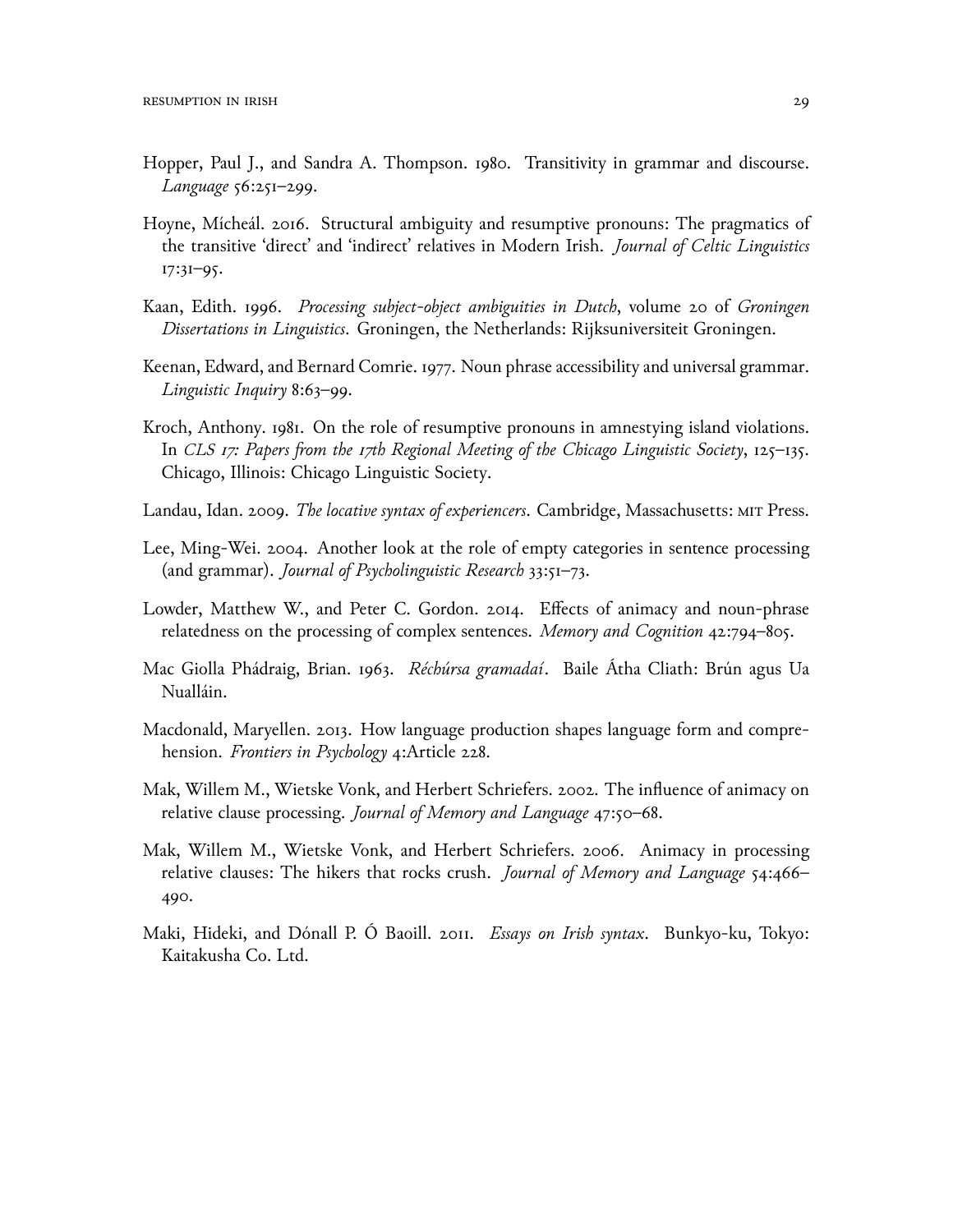- Maling, Joan, and Annie Zaenen. 1982. Resumptive pronouns in Swedish. In Readings on unbounded dependencies in Scandinavian languages, ed. by Elisabet Engdahl and Eva Ejerhed, 223-230. Stockholm, Sweden: Almqvist and Wiksell.
- McCloskey, James. 1985. The Modern Irish double relative and syntactic binding. Eriu 36:45– 84.
- McCloskey, James. 1990/2011. Resumptive pronouns, A-binding and levels of representation in Irish. In Syntax of the modern Celtic languages, ed. by Randall Hendrick, volume 23 of Syntax and Semantics, 199-248. New York and San Diego: Academic Press. Republished in Rouveret (2011), pp  $65$ –119.
- McCloskey, James. 1996. On the scope of verb raising in Irish. Natural Language and Linguistic Theory  $14:47 - 104$ .
- McCloskey, James. 2001. The morphosyntax of Wh-extraction in Irish. Journal of Linguistics  $37:67 - 100.$
- McCloskey, James. 2002. Resumption, successive cyclicity, and the locality of operations. In Derivation and explanation, ed. by Samuel Epstein and Daniel Seeley, 184-226. London and New York: Blackwell Publishers.
- McCloskey, James. 2007. The grammar of autonomy in Irish. Natural Language and Linguistic Theory,  $25:825-857$ .
- McCloskey, James. 2010. Impersonals in irish and beyond. In Hypothesis A/Hypothesis B: Lin*guistic explorations in honor of David M. Perlmutter, ed. by Donna Gerdts, John C. Moore,* and Maria Polinsky, volume 49 of Current Studies in Linguistics, 323-344. Cambridge, Massachusetts: MIT Press.
- McCloskey, James. 2015. Resumption. In The Blackwell companion to syntax, revised edition, ed. by Martin Everaert and Henk van Riemsdijk, To appear. London and New Tork: Blackwell Publishers. Available at http://ohlone.ucsc.edu/~bloscaidh.
- Meltzer-Asscher, Aya, Julie Fadlon, Kaya Goldstein, and Ariel Holan. 2015. Direct object resumption in Hebrew: How modality of presentation and relative clause position affect acceptability. Lingua 166:65-79.
- Morgan, Adam Milton, and Matthew Wagers. 2015. English resumptive pronouns are more common where gaps are less acceptable. Manuscript, University of California San Diego and University of California Santa Cruz.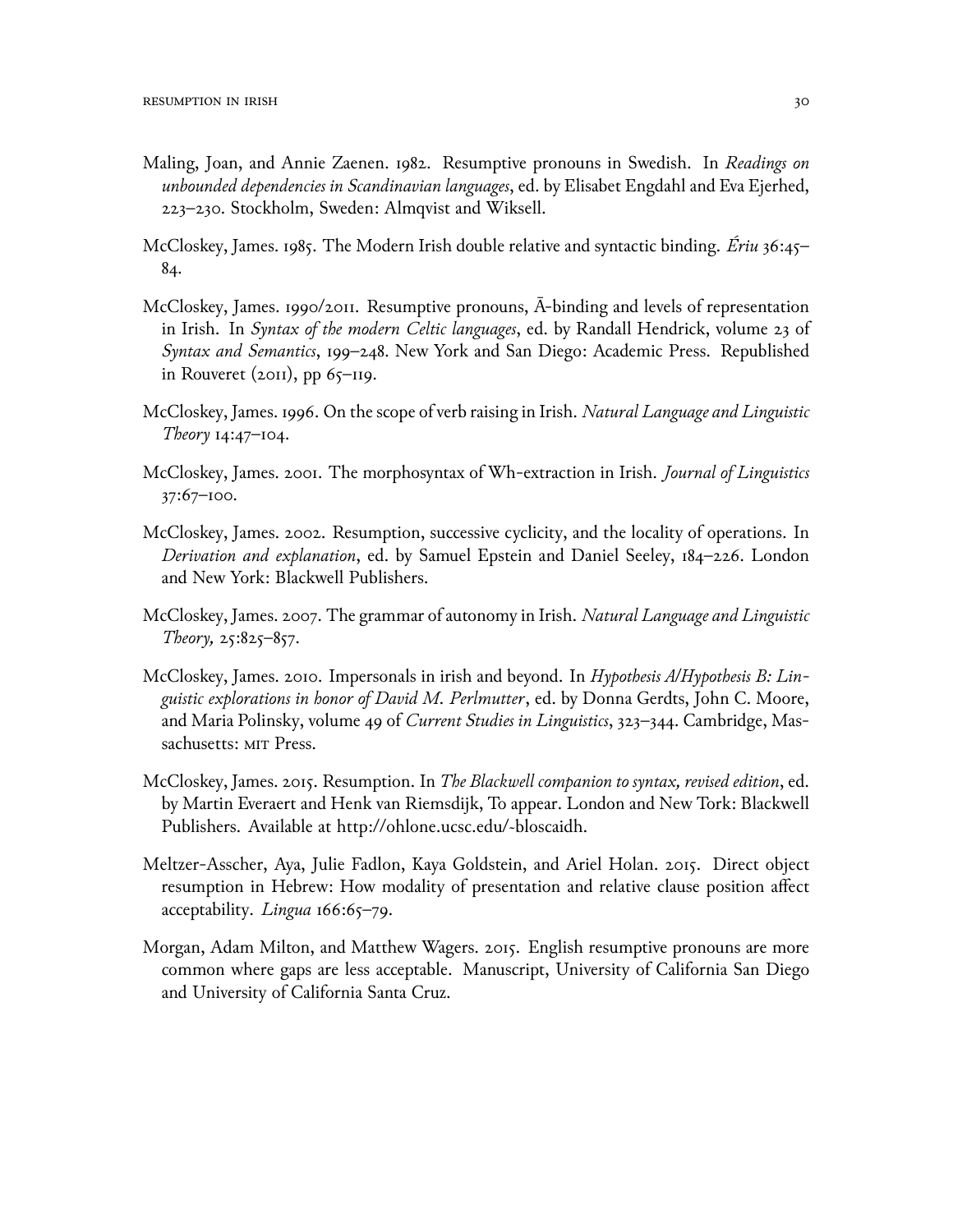- Nolan, Brian. 2006. The passives of Modern Irish. In Passivization and typology: Form and function, ed. by Werner Abraham and Larisa Leisiö, 132-164. Amsterdam and Phildelphia: John Benjamins Publishing Company.
- Oda, Kenji. 2012. Issues in the left periphery of Modern Irish. Doctoral Dissertation, University of Toronto.
- Ó Dónaill, Éamon. 2008. *Gramadach gan stró*. Baile Átha Cliath: Gaelchultúr Teoranta, 3rd edition.
- Omaki, Akira, Ellen Lau, Imogen Davidson White, Myles L. Dakan, Aaron Apple, and Colin Ohillips. 2015. Hyper-active gap filling. Frontiers in Psychology 6:1–18.
- Ostrove, Jason. 2015. Allomorphy and locality in the Irish verbal complex. In American International Morphology Meeting 3. University of Massachusetts Amherst, Oct. 2nd-4th 2015.
- Ostrove, Jason. 2016. Spreading, spanning and linear order in vocabulary insertion. Submitted; under review.
- Prince, Ellen. 1990. Syntax and discourse: A look at resumptive pronouns. In BLS 16: Proceedings of the Sixteenth Annual Meeting of the Berkeley Linguistics Society: Parasession on the Legacy of Grice, ed. by Kira Hall, Jean-Pierre Koenig, Michael Meacham, Sondra Reinman, and Laurel A. Sutton, 482–497. Berkeley, California: Berkeley Linguistics Society.
- Roland, Douglas, Frederic Dick, and Jeffrey Elman. 2007. Frequency of basic english grammatical structures: A corpus analysis. Journal of Memory and Language 57:348-379.
- Ross, John R. 1967. Constraints on variables in syntax. Doctoral dissertation, MIT. Published as Infinite Syntax! Norwood: New Jersey: Ablex (1986).
- Shlonsky, Ur. 1992. Resumptive pronouns as a last resort. *Linguistic Inquiry* 23:443–468.
- Sichel, Ivy. 2014. Resumptive pronouns and competition. Linguistic Inquiry 45:655-693.
- Stenson, Nancy. 1989. Irish autonomous impersonals. Natural Language and Linguistic Theory 7:379-406.
- Stowe, Laurie. 1986. Parsing wh-constructions: Evidence for on-line gap location. *Language* and Cognitive Processes 1:227-246.
- Traxler, M. J., R.K. Morris, and R. E. Seeley. 2002. Processing subject and object relative clauses: Evidence from eye movements. Journal of Memory and Language 47:68-90.